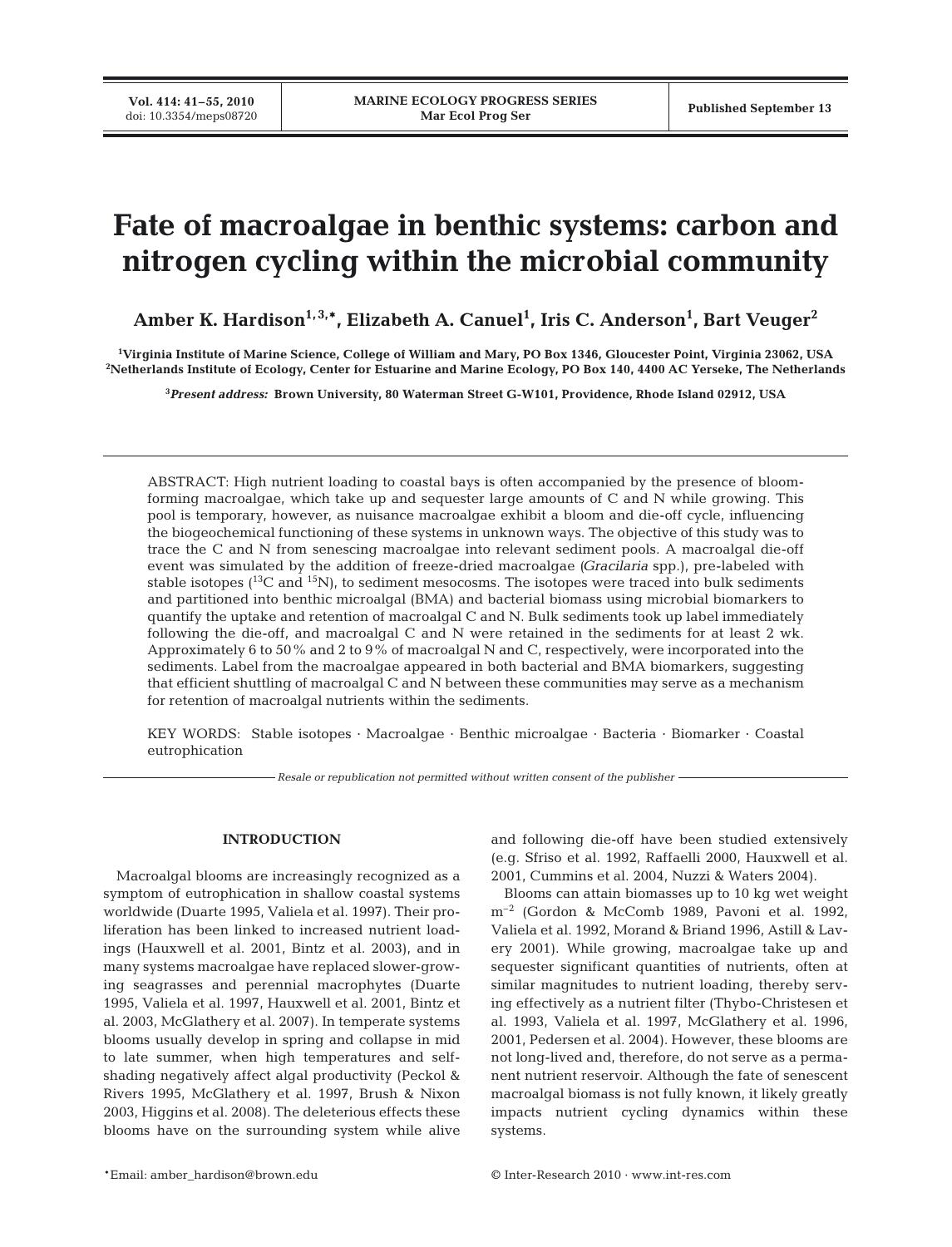Studies of macroalgal bloom decay have demonstrated rapid breakdown of biomass, resulting in release of both inorganic and organic nutrients to the water column (Buchsbaum et al. 1991, Tyler et al. 2001, Castaldelli et al. 2003, García-Robledo et al. 2008), supporting phytoplankton and bacterial metabolism (Sfriso et al. 1992, Nedergaard et al. 2002). Fewer studies have focused on macroalgal decay within the sediments (Nedergaard et al. 2002, Lomstein et al. 2006, Rossi 2007, García-Robledo et al. 2008), where heterotrophic bacterial densities are significantly higher than in the water column (Deming & Baross 1993, Schmidt et al. 1998, Ducklow 2000). In addition, most of the sediment studies have been conducted in low or no light environments, even though light is typically available to shallow sediments where macroalgal die-offs occur and sediment biogeochemistry is largely affected by benthic microalgal (BMA) activity (Underwood & Kromkamp 1999). While nutrients associated with senescent macroalgal blooms are recycled and can have a positive feedback on phytoplankton production in the water column, nutrients released during macroalgal decay in the sediments may support BMA and bacterial production, which could intercept the return of nutrients to the overlying water column. Thus if shallow-water sediments behave as a nutrient filter, the response by phytoplankton may be reduced, and benthic production could

effectively buffer the system from further eutrophication. In order to better constrain the input and retention of macroalgae-associated nutrients in the sediments, we used a dual stable isotope labeling approach to track macroalgal C and N into bulk sediments and the sediment microbial community after a simulated macroalgal die-off.

## **MATERIALS AND METHODS**

**Site description.** Sediments and macroalgae were collected from 2 lagoons along the Delmarva Peninsula, USA: Hog Island Bay, Virginia (HIB) and Isle of Wight Bay, Maryland (IWB; Fig. 1). These bays are typical of temperate lagoons along the US East Coast. Both are shallow, on average less than 2 m deep at mean low water, and are characterized by ephemeral macroalgal blooms (Goshorn et al. 2001, McGlathery



Fig. 1. Sediments and macroalgae were collected from 2 coastal lagoons: Hog Island Bay, VA, and Isle of Wight Bay, MD. Dark grey shaded areas indicate the watersheds of each lagoon. Hog Island Bay is located within the Virginia Coast Reserve LTER network

et al. 2001, Thomsen et al. 2006); however, there are important differences between the lagoons. External loading of nutrients (nitrogen) to HIB (14 kg N  $ha^{-1}$ )  $yr^{-1}$ ; Anderson et al. 2010) is lower than for IWB (65 kg) N ha<sup>-1</sup> yr<sup>-1</sup>; Boynton et al. 1996), and as a result, macroalgal densities in HIB are lower and only dominant at select sites during brief portions of the year (Boynton et al. 1996, Goshorn et al. 2001, McGlathery et al. 2001, Stanhope et al. 2009, present study).

**Experimental design.** A flow-through mesocosm array was set up at the Virginia Institute of Marine Science (VIMS) Eastern Shore Laboratory (ESL) in Wachapreague, VA. Each mesocosm  $(0.61 \times 0.61 \text{ m})$ , diameter  $\times$  height) was constructed of translucent fiberglass to allow maximum light penetration (87% visual light transmission; Solar Components). Three mesocosms were filled with sediments from one location in each lagoon in June 2006 to a depth of ~20 cm using intact sediments extruded from cores taken at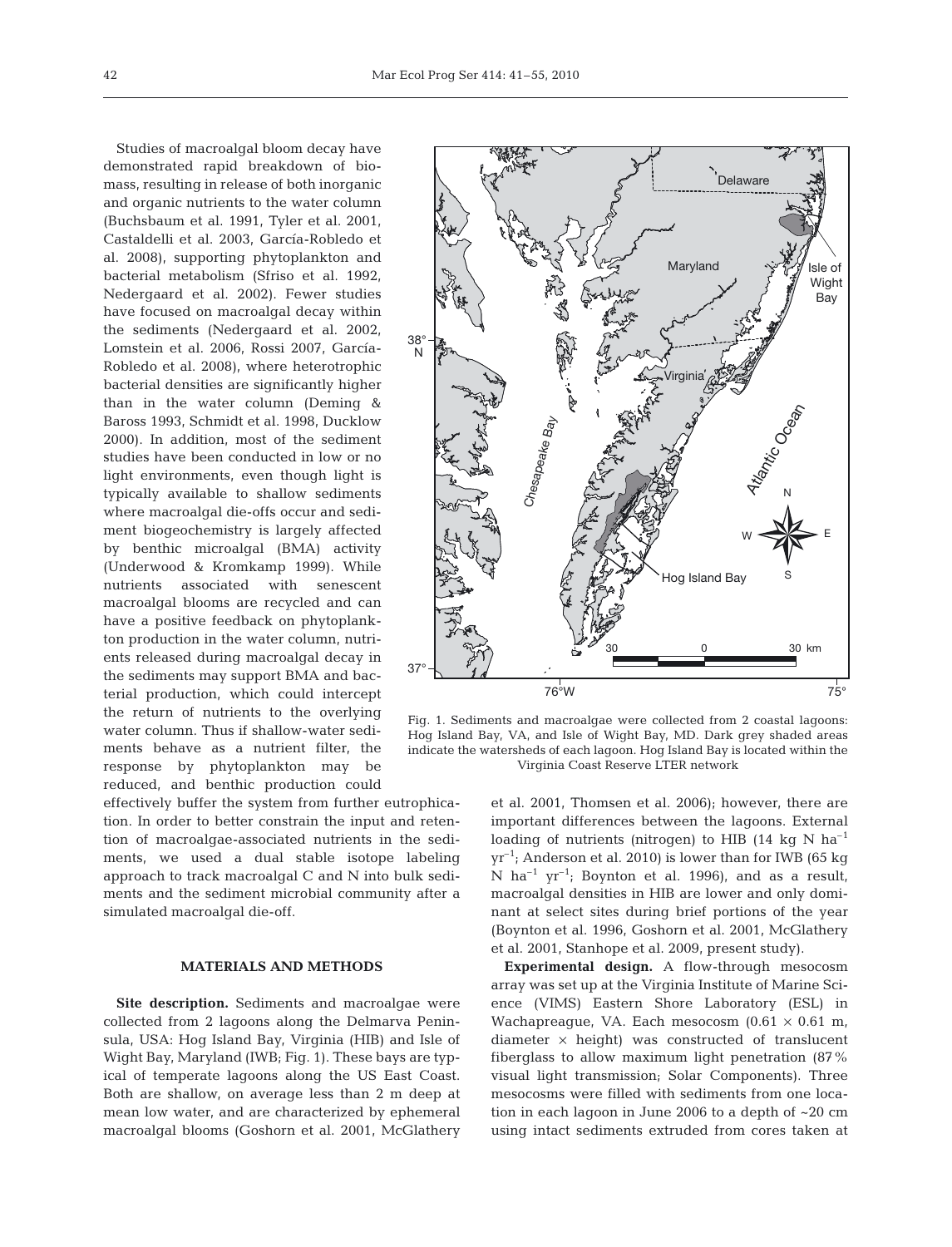the field sites. The field sites were chosen based on the presence of macroalgal blooms in previous monitoring efforts. Care was taken not to include any macroalgae or visible macrofauna in the collected cores. At the ESL, the mesocosms were placed in shallow water baths under 30% shade cloth to control temperature and light. Ambient, filtered (10 µm) seawater, pumped from the creek adjacent to the ESL, was delivered gravimetrically to each mesocosm at a rate that achieved a water column flushing time of ~2 d, similar to the flushing time observed at the study sites (Oertel 2001). The water column was circulated using mini-jet pumps (Aquatic Ecosystems, Inc.) secured on the inner tank wall ~18 cm above the sediment surface to avoid sediment resuspension. The mesocosms were equilibrated for 2 wk before beginning the experiment. Water column temperature and salinity were measured in each mesocosm throughout the experiment using a YSI datasonde.

Macroalgae *(Gracilaria* spp.) were collected from both lagoons in May 2006 and returned to the laboratory for isotopic labeling. The macroalgae were cleaned of epiphytes and epifauna, rinsed with 0.7 µm filtered seawater, and placed in separate aquaria inside a greenhouse. Filtered (0.7 µm) seawater was added to each tank and aerated during labeling. The algae were starved for 10 d and then fertilized daily for 14 d with a solution containing 50 atom % (at.%)  $^{15}$ N-NH<sub>4</sub><sup>+</sup> (as  $NH_4Cl$ ) and 98 at.% <sup>13</sup>C-HCO<sub>3</sub><sup>-</sup> (as NaHCO<sub>3</sub>). Rates of N and C addition were estimated to sustain tissue N at 3% and C at 25% of dry weight (DW) with a growth rate of 5%  $d^{-1}$  following the procedure of Tyler & McGlathery (2006). To insure that P was not limiting, P was added to provide a 10:1 ratio of N:P. At the end of the labeling period, the algae were rinsed with filtered

(0.7 µm) seawater, patted dry, and freeze-dried as intact tissues. The final isotopic enrichments of the dead macroalgae were approximately 30 at.%  $15$ N and 9 at.%  $13$ C. After the mesocosm equilibration period, the intact, isotopically labeled, freeze-dried algal tissues were added to the surface of sediments in corresponding mesocosms from HIB or IWB, at ambient densities observed in each system (HIB:  $84 \text{ g DW m}^{-2}$ ; IWB: 184 g DW  $m^{-2}$ ; Table 1). The intact macroalgae settled to the sediment surface, but retained some buoyancy for the first 2 d due to the gentle water circulation; after 1 wk, macroalgae were no longer visible.

**Sediment sampling.** The mesocosms were sampled 1 d prior to the macroalgal additions to capture baseline conditions (Day 0) and on Days 1, 2, 7, and 14 after the additions. At each sampling, surface sediments (0 to 1 cm), collected using 2 acrylic cores (5.7 cm i.d.), were reserved for bulk (total organic C [TOC], total N [TN]), amino acid, and fatty acid analyses. Sediments from both cores were combined in pre-combusted glass jars, immediately frozen at  $-4^{\circ}C$ , and frozen at –80°C within 3 d. The remaining sediment in the cores was placed carefully back into the holes in the mesocosm sediments. Surface sediments from a third acrylic core were collected and processed immediately for determination of bulk density, organic content, and water content. Sediments were also collected for chlorophyll *a* (chl *a)* concentrations using a cut-off syringe (1.1 cm i.d.). Samples were sectioned into 0 to 0.3 cm and 0.3 to 1.0 cm horizons, placed into 15 ml centrifuge tubes, immediately frozen at  $-4^{\circ}C$ , and analyzed within 1 mo. A different region of the sediment surface was sampled each time to avoid resampling any sediments.

**Bulk sediment analyses.** Sediments for percent water and organic matter (OM) were processed immediately. A known volume of sediment was weighed, dried at 40°C and reweighed for water content and bulk density. The dried sediments were combusted for 4 h at 500°C to obtain ash-free dry weight. Samples were analyzed for benthic chl *a* concentrations according to the method of Pinckney et al. (1994), a modification of Lorenzen (1967). The sediment pellet was sonicated in 90% acetone, vortexed, and extracted for 24 h at –4°C. The supernatant was passed through a 0.45 µm filter and read on a Shimadzu UV-1601 UV visible spectrophotometer (λ = 665, 750 nm). Chl *a* concentrations (mg  $\rm m^{-2}$ ) for the 0 to 0.3 and 0.3 to 1.0 cm horizons were calculated according to the equations in

Table 1. Environmental parameters measured in the field and in the mesocosms. Except for peak macroalgal biomass, field values were combined for 2 sampling dates in June 2006 at 3 sites in each lagoon (n = 6). Mesocosm values are presented as the mean  $(\pm SE)$  across all 5 sampling days during the experiment (n = 15). Peak macroalgal biomass values for the field correspond to the maximum biomass measured from May through October 2006 at multiple sites across Hog Island Bay (HIB;  $n = 9$ ) and Isle of Wight Bay (IWB:  $n = 5$ ). Mesocosm values correspond to the mass of freeze-dried, labeled macroalgae added to each mesocosm  $(n = 3)$ . n/a: not applicable

| Parameter                                                         | Field      |                         | Mesocosm  |                          |  |  |  |  |  |
|-------------------------------------------------------------------|------------|-------------------------|-----------|--------------------------|--|--|--|--|--|
|                                                                   | <b>HIB</b> | <b>IWB</b>              | HIB.      | <b>IWB</b>               |  |  |  |  |  |
| Temperature $(^{\circ}C)$                                         | 28.3(0.1)  | 28.6(0.2)               | 22.2(1.2) | 23.0(1.2)                |  |  |  |  |  |
| Salinity (psu)                                                    |            | 31.3 (0.01) 29.3 (0.08) |           | $30.1(0.7)$ 29.9 $(0.7)$ |  |  |  |  |  |
| Sediment organic matter (%) 2.59 (0.77) 0.77 (0.10)               |            |                         |           | 2.01(0.18)1.04(0.07)     |  |  |  |  |  |
| Chlorophyll a (mq chl a m <sup>-2</sup> ) 56.2 (14.5) 89.5 (19.7) |            |                         | 26.7(3)   | 109(7)                   |  |  |  |  |  |
| Peak macroalgal biomass (q DW $m^{-2}$ )                          |            |                         |           |                          |  |  |  |  |  |
| Range                                                             | $0 - 192$  | $29 - 538$              | n/a       | n/a                      |  |  |  |  |  |
| Mean                                                              | 52 (24)    | 176 (98)                | 83 (2)    | 183(2)                   |  |  |  |  |  |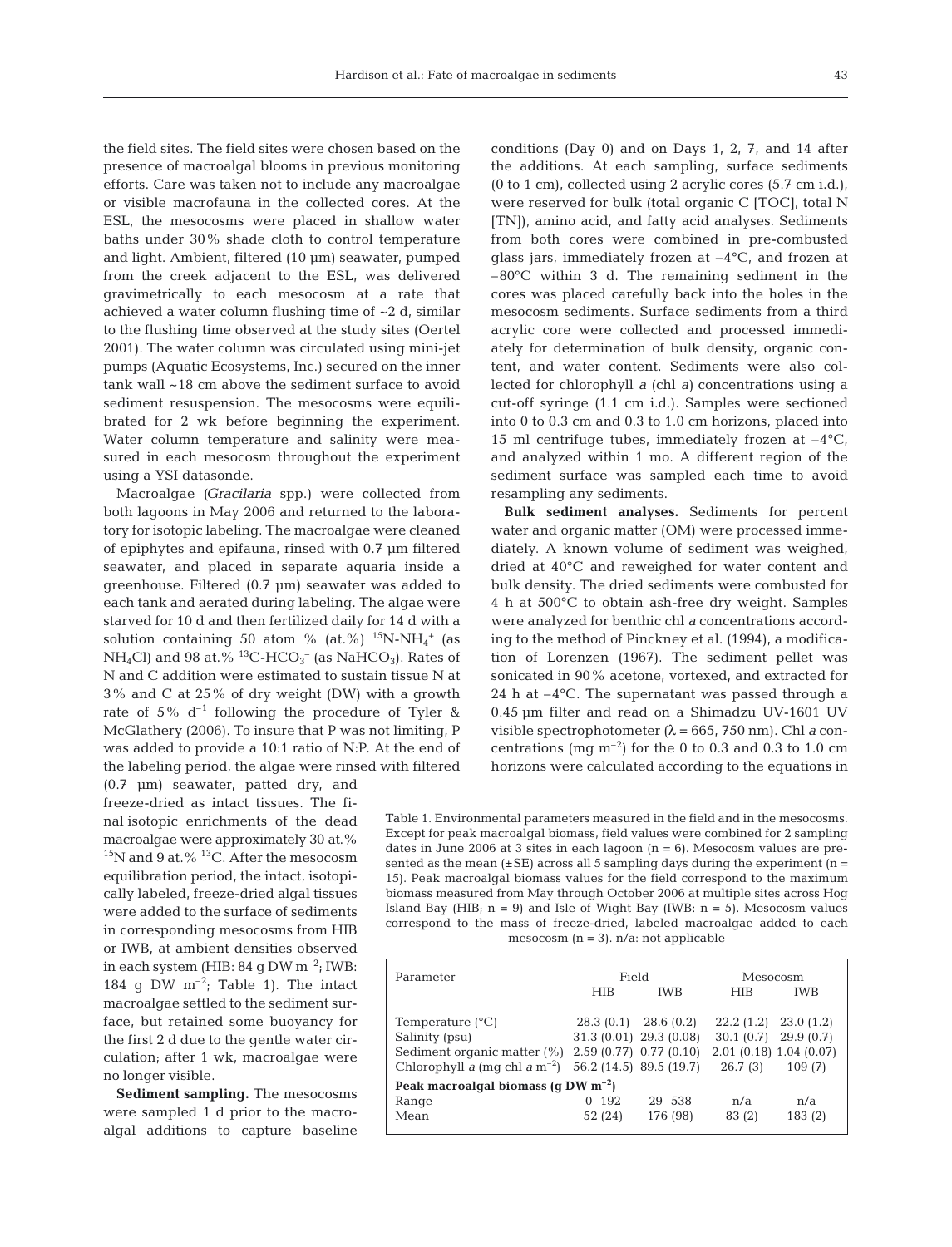Lorenzen (1967) and added to obtain the concentration for the 0 to 1 cm horizon.

For bulk sediment TOC, TN, and isotopic measurements, sediments were freeze-dried, ground and homogenized, acidified with 10% HCl to remove inorganic C (Hedges & Stern 1984), and analyzed for  $13\text{C}/12\text{C}$  and  $15\text{N}/14\text{N}$  using a PDZ Europa ANCA-GSL elemental analyzer interfaced to a PDZ Europa 20-20 isotope ratio mass spectrometer (EA-IRMS, Sercon) at the University of California at Davis Stable Isotope Facility. Stable isotope ratios for C ( $R = {}^{13}C/{}^{12}C$ ) and N  $(R = {^{15}N}/{^{14}N})$  were used to calculate  $\delta$ -values in units of per mil (‰):

$$
\delta X\,(\%) \ = \ \left[\left(\mathrm{R}_{\mathrm{sample}}/\mathrm{R}_{\mathrm{standard}}\right) - 1\right] \times 1000 \qquad \quad \ \ (1)
$$

where  $X$  is  ${}^{13}$ C or  ${}^{15}$ N. Samples were expressed relative to international standards Pee Dee Belemnite (C) and atmospheric  $N_2$ .  $\delta X$  was used to calculate at.%  $X_i$ which was used to calculate excess *X* (absolute amount of incorporated  ${}^{13}C$  or  ${}^{15}N$ ):

at. %
$$
X = [100 \times R_{standard} \times (\delta X_{sample}/1000 + 1)] / [(1 + 6R_{standard} \times (\delta X_{sample}/1000 + 1)]
$$
 (2)

excess *X* (nmol *X* g DW–1) = [(at.%*X*sample – at.%*X*control)/100] × concentrationsample (3)

where concentrations were expressed in moles C or N relative to sediment dry weight. The control (unlabeled) samples were collected on Day 0, before macroalgae were added to the mesocosms.

**Hydrolyzable amino acids.** Hydrolyzable amino acids (HAAs) were extracted and analyzed according to the method presented in Veuger et al. (2005). Freeze-dried sediment (1 g) was rinsed with 2N HCl and Milli-Q water to remove dissolved amino acids. The sediment pellet was then hydrolyzed with 6N HCl at 110°C for 20 h. Following purification by cation exchange chromatography, amino acids were derivatized with isopropanol and pentafluoropropionic anhydride and further purified by solvent extraction. Concentrations and stable isotope ratios for C ( $R = {}^{13}C/{}^{12}C$ ) and N  $(R = {^{15}N}/{^{14}N})$  of the derivatized D- and L-amino acids were measured at the Netherlands Institute of Ecology (NIOO) by gas chromatography-combustionisotope ratio mass spectrometry (GC-C-IRMS) on an HP 6890 GC (Chirasil L-Val column) with a Thermo type III combustion interface and a Thermo Delta Plus IRMS. δ-and at.% *X* values were calculated according to Eqs. (1) & (2) and used to calculate excess *X* according to Eq. (3), where amino acid concentrations were expressed in moles C or N relative to sediment dry weight. Carbon isotopic values of amino acids were corrected for the C atoms added during derivatization using a mass balance approach following Veuger et al.

(2006). The sum of concentrations of, and/or excess label incorporated in, all amino acids analyzed will be referred to as total HAAs (THAAs).

The ratio of excess  $^{13}$ C or  $^{15}$ N incorporation into Dalanine (D-Ala), a bacterial-specific amino acid, relative to L-alanine (L-Ala), an amino acid made by all organisms, was calculated as:

D/L-Ala ratio (D/L-Ala) = (excess *X* in D-Ala)-(excess *<sup>X</sup>* in L-Ala) (4)

where  $X$  was  $^{13}C$  or  $^{15}N$ . During hydrolysis, some racemization of L-Ala to D-Ala takes place, resulting in a D/L-Ala value of ~0.017 (Veuger et al. 2007b). We corrected values of excess isotope in D-Ala for this racemization according to Veuger et al. (2007a), whereas values of D/L-Ala have been left uncorrected. Instead, the D/L-Ala value of 0.017 will be indicated graphically in our results to reflect racemization during hydrolysis (Veuger et al. 2007b). We estimated the bacterial contribution to total  $^{13}$ C or  $^{15}$ N incorporation according to Veuger et al. (2007a):

Bacterial contribution (%) = [(excess *X* D/L-Ala – 0.017)/(bacterial D/L-Ala – 0.017)] <sup>×</sup> 100% (5)

where  $X$  was <sup>13</sup>C or <sup>15</sup>N. Bacterial  $D/L$ -Ala represents the D/L-Ala abundance ratio for bacteria. The upper bound of the ratio ranges from 0.05 for Gram-negative (G–) bacteria, to 0.1 for Gram-positive (G+) bacteria and cyanobacteria (Veuger et al. 2007b). Previous work suggests that G+ bacteria are more prominent in deeper (anaerobic) sediments (Moriarty & Hayward 1982, Gontang et al. 2007). Since the present study used sandy photic sediments, we assumed that the contribution from G+ bacteria was negligible. Additionally, photosynthetic pigment analyses obtained by HPLC of sediments from the HIB field sites showed low zeaxanthin:chlorophyll ratios, suggesting that cyanobacterial contribution to the microbial community was negligible (M. Waters pers. comm.). As a result, we further assumed that their contribution to the D/L-Ala ratio of the total microbial community was negligible, and we estimated the bacterial D/L-Ala ratio for our sediments at 0.05. This will also be indicated graphically in our results. The lower bound of D/L-Ala, when bacteria do not take up any label, is 0.017, which represents abiotic racemization of L-Ala (Veuger et al. 2007b). Thus excess <sup>13</sup>C and <sup>15</sup>N D/L-Ala ratio values should fall between these upper and lower limits, with higher values indicating a higher bacterial contribution to the total label uptake since only bacteria incorporate label into D-Ala.

**Phospholipid-linked fatty acids.** Total fatty acids were analyzed according to a modified Bligh & Dyer (1959) method (Poerschmann & Carlson 2006, Canuel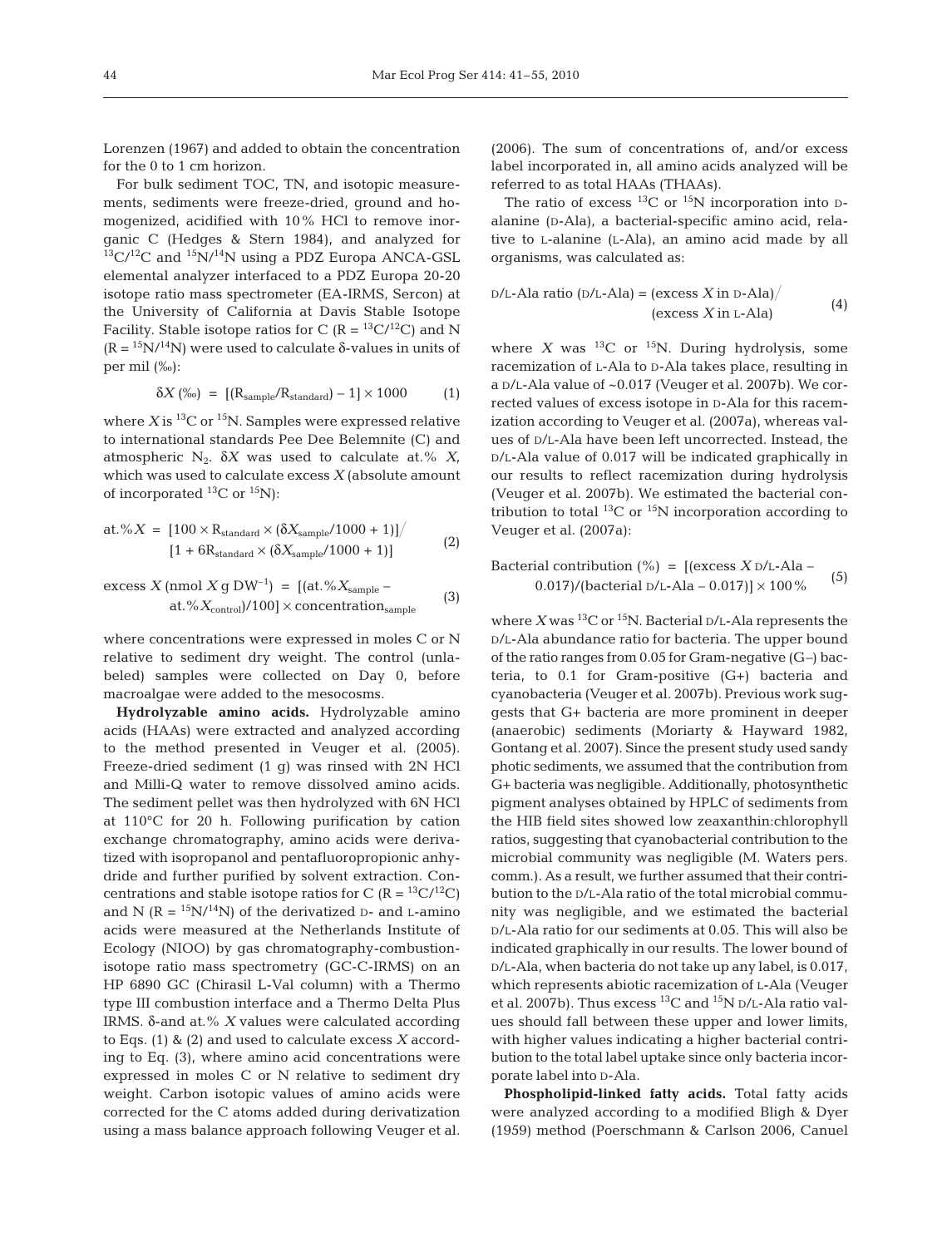et al. 2007). Wet sediments (~12 g) were extracted using an accelerated solvent extractor (ASE) system (Dionex ASE 200) adapted for in-cell silica gel chromatography. Each sample was extracted twice on the ASE: neutral lipids were collected following extraction with a 9:1 (v:v) hexane:acetone mixture at 50°C, and then polar lipids were collected following extraction with a 8:2 (v:v) methanol:chloroform solution at 80°C. Neutral and polar lipid fractions were saponified using KOH-CH3OH for 2 h at 110°C. Saponified samples were then extracted under basic and acidic conditions. The acid-extracted fractions were methylated with  $BF_3$ -CH<sub>3</sub>OH to form fatty acid methyl esters (FAMEs). The neutral FAMEs included neutral and glycolipids, while the polar FAMEs represented the phospholipidlinked fatty acids (PLFAs). FAME concentrations were measured by gas chromatography with flame ionization detection (GC-FID; DB-5 column, HP 5890) and quantified using methyl heneicosanoate as an internal standard. Peak identities were verified using reference standards as well as coupled gas chromatography mass spectrometry (GC-MSD; HP 6890). Fatty acids are designated A:BωC, where A is the total number of carbon atoms, B is the number of double bonds, and C is the position of the first double bond from the aliphatic 'ω' end of the molecule. The prefixes 'i' and 'a' refer to iso- and anteiso-methyl branched fatty acids, respectively (see Canuel et al. 1995 and references therein). Stable C isotope ratios ( $R = {}^{13}C/{}^{12}C$ ) for PLFAs were measured at NIOO with a GC-C-IRMS system consisting of a Trace GC Ultra gas chromatograph (BPX70 column) coupled to a Delta Plus Advantage IRMS through a GC/C-III interface and were used to calculate  $\delta^{13}C$  (Eq. 1) and at. %<sup>13</sup>C (Eq. 2). Excess <sup>13</sup>C was calculated according to Eq. (3), where concentrations were FAME concentrations expressed in moles C relative to dry weight. Actual PLFA isotopic values were derived from the FAME isotopic compositions by correcting for the isotopic composition of the C added during derivatization using a mass balance approach. We analyzed the concentrations and isotopic content of total PLFAs as well as branched odd fatty acids (BrFAs; summed excess <sup>13</sup>C in iso- and anteiso-C<sub>13:0</sub>, C<sub>15:0</sub>,  $C_{17:0}$ , and  $C_{19:0}$ , representative of heterotrophic bacterial biomass (Perry et al. 1979), and polyunsaturated fatty acids (PUFA; summed excess <sup>13</sup>C in C<sub>20:4</sub>, C<sub>20:5</sub>,  $C_{22:5}$ , and  $C_{22:6}$ ), representative of algal biomass (Volkman et al. 1998).

**Field monitoring.** Concurrent with the mesocosm experiment, we conducted field measurements of various water column and sediment parameters at the sediment collection sites within each lagoon on 2 sampling dates. Triplicate measurements of water temperature and salinity were taken using a YSI datasonde during each sampling. Triplicate samples for sediment percent OM and benthic chl *a* concentrations were also collected and measured as described above for the mesocosm experiment. We also monitored macroalgal biomass from May through October 2006. Macroalgae samples  $(n = 3)$  were collected at multiple sites across HIB  $(n = 9)$  and IWB  $(n = 5)$  by randomly tossing a cylinder (0.42 m i.d.) and collecting the total biomass contained within the cylinder. The algae were dried at 40°C and normalized to the cylinder area for biomass  $(q$  DW  $m^{-2}$ ). The triplicate biomass values for each site were averaged to obtain a site biomass estimate. Since this experiment was designed to simulate a die-off event following a bloom, we report the ranges over the growing season of maximum biomass estimates for each site as well as the mean  $\pm$  SE for all sites within each lagoon (Table 1).

**Data analysis.** We applied repeated measures ANOVA to examine the effects of lagoon (HIB vs. IWB) and time (Days 0, 1, 2, 7, 14) on the sediment parameters using the Mixed procedure in SAS 9.1 (SAS Institute). In all models, a first-order ante-dependence error structure (Kenward 1987) was used to model the within-subject covariance structure. We present results from the Type III test of fixed effects from the ANOVA model. To further explain the effects of time, post hoc contrasts were used to compare the isotopic enrichment parameters for Days 1 and 2 with Days 7 and 14. Unless otherwise noted, mesocosm values presented are means  $\pm$  1 SE for 3 replicates.

#### **RESULTS**

## **Field and experimental conditions**

Temperatures and salinities in the mesocosms were similar to values measured at the field sites during June (Table 1). Though temperatures in the mesocosms were lower than in the field by  $\sim6^{\circ}C$ , the values were well within the ranges of water temperatures typically observed throughout a day and between days in these shallow lagoons (Giordano 2009). Betweenlagoon differences in organic content and benthic chl *a* concentrations in mesocosm sediments were also similar to those observed at the field sites (Table 1). The surface (0–1 cm) sediment organic content within HIB mesocosms was approximately twice as high as in IWB. These values represent means  $\pm$  SE (n = 15) over 5 sampling days, since sediment OM did not accumulate in either treatment over the course of the experiment (Table 2). In addition, benthic chl *a* concentrations were lower at HIB in the surface sediments than at IWB (Table 1). Again, these values represent means  $\pm$  SE (n = 15), since benthic chl *a* did not accumulate in either treatment over the experiment (Table 2). Simi-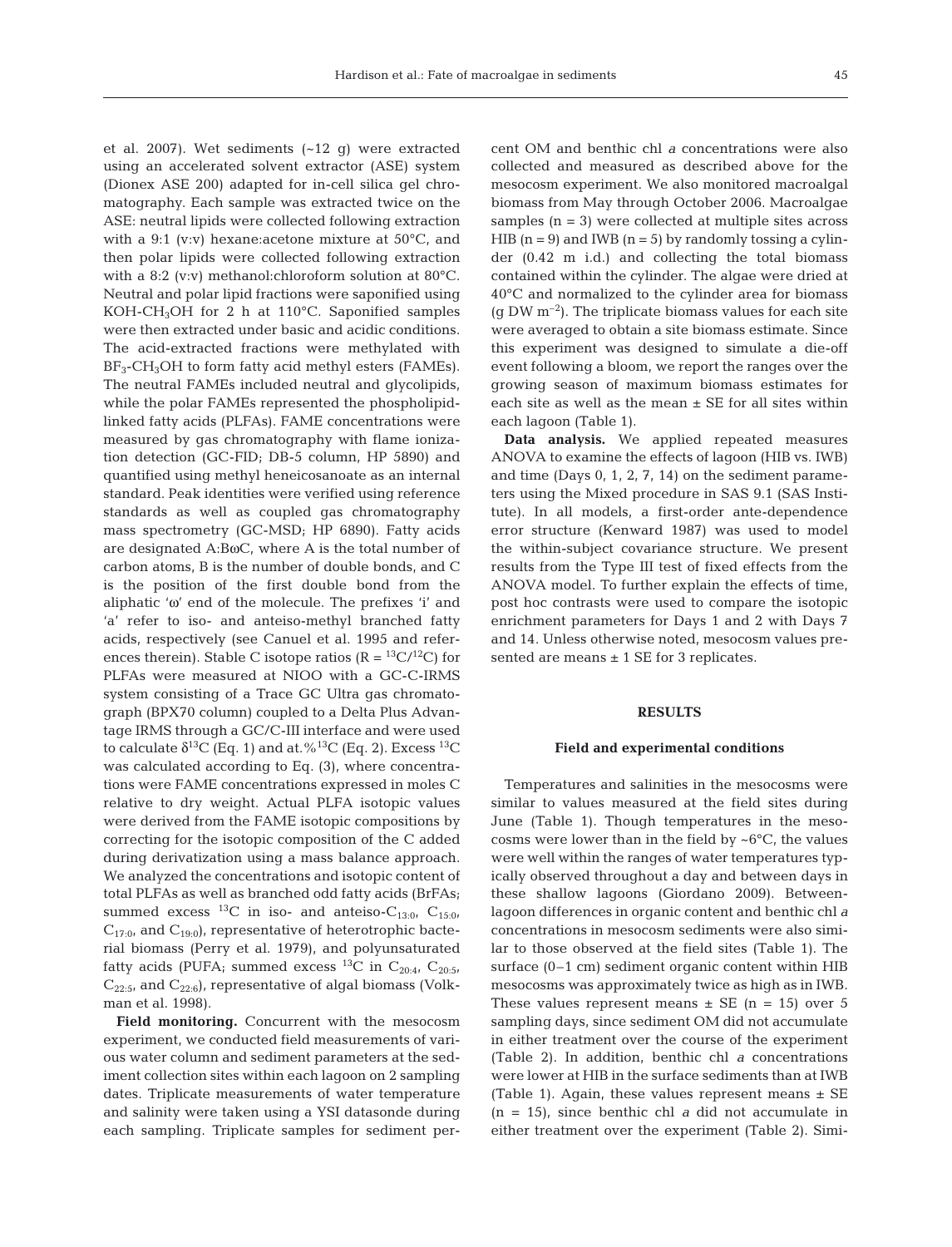| OC: organic content                                                                                                                      |
|------------------------------------------------------------------------------------------------------------------------------------------|
| Significant p-values are indicated in <b>bold</b> . THAAs: total hydrolyzable amino acids (AAs); PLFAs: phospholipid-linked fatty acids; |
| columns show p-values for repeated-measures ANOVA used to test for differences in lagoons over time for various sediment pools.          |
| Table 2. Mean (±SE) values for bulk sediment parameters ( $n = 3$ ) in Hog Island Bay (HIB) and Isle of Wight Bay (IWB). Last 3          |

| Parameter                                    | Lagoon                   |                           | Experimental day -       |                          | <b>ANOVA</b>             |                          |        |        |                  |
|----------------------------------------------|--------------------------|---------------------------|--------------------------|--------------------------|--------------------------|--------------------------|--------|--------|------------------|
|                                              |                          | $\Omega$                  |                          | ∩                        | 7                        | 14                       | Lagoon |        | Time Interaction |
| Organic matter<br>$(\%)$                     | <b>HIB</b><br><b>IWB</b> | 1.82 (0.48)<br>1.20(0.26) | 2.52(0.70)<br>0.93(0.21) | 1.84(0.11)<br>0.96(0.04) | 1.75(0.31)<br>0.89(0.12) | 2.12(0.22)<br>1.22(0.14) | 0.0008 | 0.6708 | 0.6958           |
| Chlorophyll a<br>(mq chl a m <sup>-2</sup> ) | <b>HIB</b><br><b>IWB</b> | 15.0(2.5)<br>93.7 (7.7)   | 29.0(3.4)<br>108(24)     | 28.1(8.6)<br>112(21)     | 29.0(6.8)<br>110(4)      | 33.7(8.6)<br>124 (16)    | 0.0010 | 0.3187 | 0.9870           |
| <b>THAAs</b><br>(µmol AA mq $OC^{-1}$ )      | <b>HIB</b><br><b>IWB</b> | 3.44<br>3.74              | 3.95(0.70)<br>3.28(0.28) | 2.29(0.04)<br>2.90(0.15) | 1.91(0.17)<br>2.16(0.13) | 2.24(0.11)<br>2.35(0.27) | 0.7074 | 0.0023 | 0.3591           |
| <b>PLFAs</b><br>(µq PLFA mq $OC^{-1}$ )      | <b>HIB</b><br>IWB        | 14.5(5.4)<br>15.7(2.3)    | 13.9(3.6)<br>11.9(0.7)   | 9.13(1.78)<br>14.2(3)    | 19.7(1.5)<br>13.9(1.2)   | 14.9(1.9)<br>19.5(5.0)   | 0.7033 | 0.1893 | 0.4235           |

larly, organic content at the field sites was higher in HIB, while benthic chl *a* concentrations were higher in IWB (Table 1). Peak macroalgal biomass from May through October 2006 ranged across the field sites from 0 to 192 and 29 to 538 g DW  $m^{-2}$  for HIB (n = 9) and IWB  $(n = 5)$ , respectively (Table 1). The biomass of dead macroalgae added to the mesocosms fell within these ranges; approximately twice as much algae was added to the IWB treatments to reflect the higher macroalgal densities there.

## **Bulk isotopes**

All sediment pools displayed similar isotopic enrichment patterns. Excess  $^{13}$ C and  $^{15}$ N in bulk sediments  $(0-1)$  cm are presented in Fig. 2.<sup>13</sup>C appeared in mesocosms from both lagoons immediately following the addition of macroalgae (Day 1,  $22.03 \pm 0.29$  and 62.76  $\pm$  21.91 nmol  $^{13}\mathrm{C}$  g DW<sup>-1</sup> for HIB and IWB, respectively) and excess  $^{13}$ C values were similar on Day 2. Individual replicates (data not shown) peaked on either Day 7 or 14, which accounted for the large variance associated with the means for those days. Nevertheless, post hoc contrasts indicated that excess  $^{13}C$ values were significantly higher on Days 7 and 14 than on Days 1 and 2 (Table 3, Fig. 2a). Excess <sup>15</sup>N followed the same pattern as  ${}^{13}C$ : label first appeared on Day 1  $(28.94 \pm 5.96 \text{ and } 79.61 \pm 36.27 \text{ nmol}^{15}N \text{ q } DW^{-1} \text{ for }$ HIB and IWB, respectively), and values peaked on either Day 7 or 14. Again, post hoc contrasts showed higher excess <sup>15</sup>N on Days 7 and 14 than Days 1 and 2 (Table 3, Fig. 2b). There were no significant lagoon differences in either excess  $^{13}$ C or  $^{15}$ N for bulk sediments (Table 3), and both lagoons showed similar patterns of initial uptake on Day 1 and maximum values on Day 7 or 14. Maximum isotopic enrichments were well above natural abundance levels (~200‰  $\delta^{13}$ C and >4000‰

δ<sup>15</sup>N relative to –14‰ δ<sup>13</sup>C and ~10‰ δ<sup>15</sup>N). Given the maximum isotopic enrichments for each mesocosm and the masses of  ${}^{13}C$  and  ${}^{15}N$  that were added to each mesocosm as macroalgal material, we estimated that  $6.4 \pm 1.4$  and  $35.1 \pm 10.3$ % of the added macroalgal <sup>13</sup>C and  $15N$  were incorporated into the sediments (0–1 cm) for HIB. In IWB,  $2.9 \pm 0.9$  and  $8.8 \pm 2.1\%$  of the macroalgal  $^{13}$ C and  $^{15}$ N were incorporated into the sediments.



Fig. 2. Bulk sediment isotopic enrichments for Hog Island Bay (.), solid lines) and Isle of Wight Bay (0, dotted lines). Values are reported as means  $\pm$  1 SE (n = 3) for excess (a) <sup>13</sup>C and (b) <sup>15</sup>N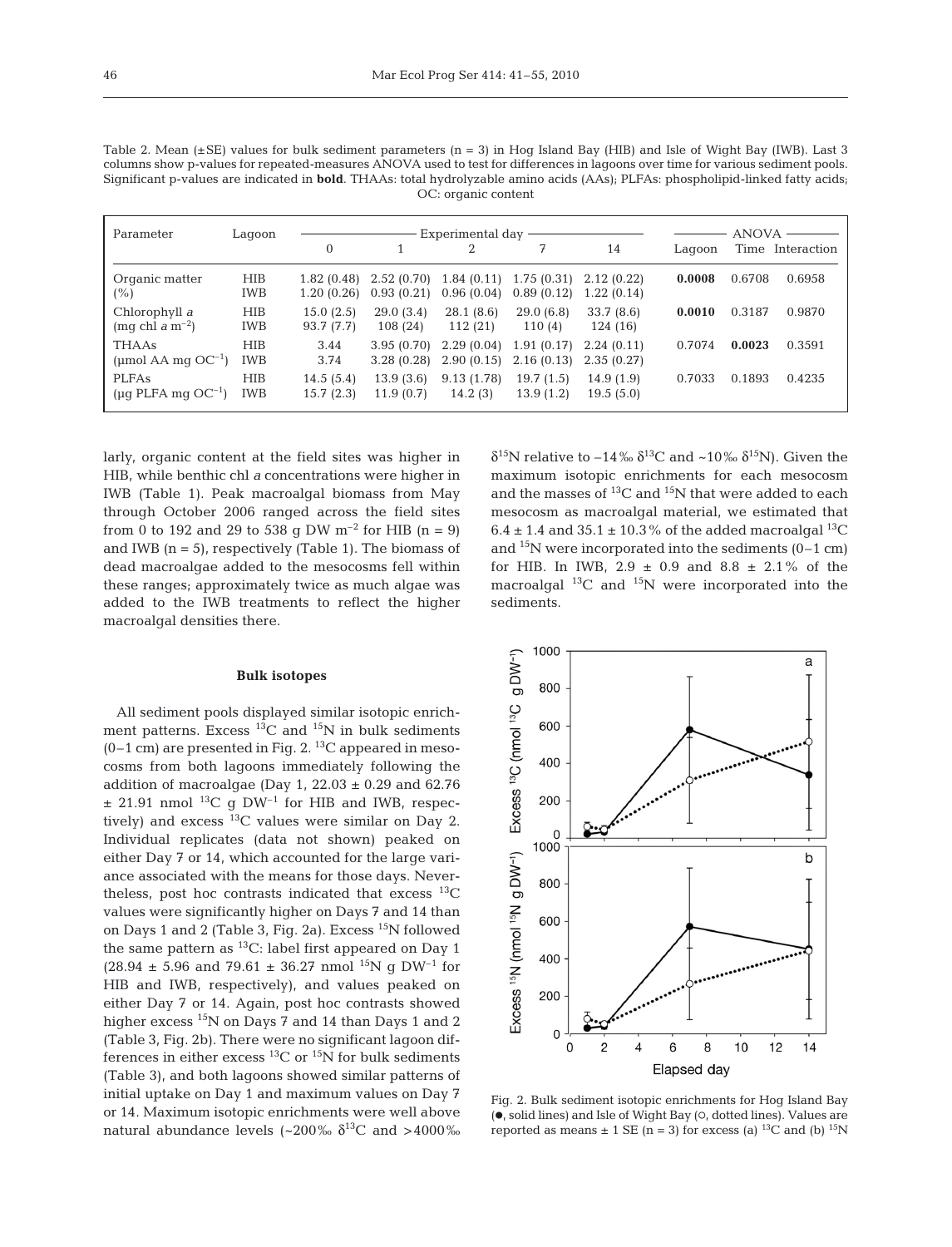Table 3. Results of 2-factor repeated measures ANOVA used to test for differences in lagoons over time for isotopic enrichments  $(13)$ C or  $15$ N) of various sediment pools and percent enrichment of select sediment pools out of the bulk sediment enrichment. Results for the post hoc contrast for Days 1 and 2 versus Days 7 and 14 are shown to the right. One outlier was removed from the Isle of Wight Bay (IWB) <sup>15</sup>N total hydrolyzable amino acid (THAA) analyses (Day 2) and the Hog Island Bay <sup>13</sup>C phospholipidlinked fatty acid (PLFA) analyses (Day 1) due to methodological errors, which accounts for the reduced degrees of freedom for those parameters. Significant p-values are indicated in **bold**

| Parameter           | Isotope    |    | Lagoon |              |    | Time             |              |    | Interaction |             |    | Post hoc contrast |                |
|---------------------|------------|----|--------|--------------|----|------------------|--------------|----|-------------|-------------|----|-------------------|----------------|
|                     |            | df | F      | p            | df | $\boldsymbol{F}$ | p            | df | F           | p           | df | F                 | p              |
| Bulk sediments      | ${}^{13}C$ | 4  | 0.01   | 0.9163       | 12 | 6.98             | 0.0057       | 12 | 3.29        | 0.0580      | 12 |                   | 19.16 0.0009   |
|                     | $^{15}$ N  | 4  | 0.42   | 0.5532       | 12 | 5.76             | 0.0112       | 12 | 0.8         | 0.5168      | 12 |                   | 15.61 0.0019   |
| <b>THAA</b>         | ${}^{13}C$ | 4  | 0.25   | 0.6460       | 12 | 3.68             | 0.0434       | 12 | 1.57        | 0.2487      | 12 |                   | 10.37 0.0074   |
|                     | $^{15}$ N  | 4  | 0.92   | 0.3921       | 11 | 3.63             | 0.0485       | 11 | 1.56        | 0.2542      | 11 | 9.93              | 0.0092         |
| D-Ala               | $^{13}$ C  | 4  | 1.14   | 0.3461       | 12 | 2.21             | 0.1399       | 12 | 1.03        | 0.4147      | 12 | 5.16              | 0.0424         |
|                     | $^{15}$ N  | 4  | 2.76   | 0.1721       | 11 | 1.98             | 0.1755       | 11 | 1.05        | 0.4086      | 11 | 4.89              | 0.0492         |
| $D/L$ -Ala          | ${}^{13}C$ | 4  | 5.92   | 0.0718       | 12 | 5.49             | 0.0132       | 12 |             | 1.21 0.3473 | 12 | 15.7              | 0.0019         |
|                     | $^{15}$ N  | 4  | 7.72   | 0.0499       | 11 |                  | 17.83 0.0002 | 11 | 5.25        | 0.0171      | 11 |                   | 16.21 0.0020   |
| <b>PLFA</b>         | ${}^{13}C$ | 4  | 0.79   | 0.4247       | 11 | 3.32             | 0.0605       | 11 | 1.06        | 0.4037      | 11 | 6.93              | 0.0233         |
| <b>Bacterial FA</b> | ${}^{13}C$ | 4  | 1.11   | 0.3507       | 11 | 3.39             | 0.0575       | 11 | 1.08        | 0.3961      | 11 | 5.83              | 0.0344         |
| Algal FA            | ${}^{13}C$ | 4  | 0.68   | 0.4566       | 11 | 6.84             | 0.0072       | 11 | 1.61        | 0.2426      | 11 |                   | 17.11 0.0017   |
| THAA/Bulk (%)       | $^{13}$ C  | 4  | 6.38   | 0.0649       | 12 | 2.86             | 0.0815       | 12 | 0.57        | 0.6474      | 12 | 5.62              | 0.0353         |
|                     | $^{15}$ N  | 4  | 1.35   | 0.3102       | 11 | 7.8              | 0.0046       | 11 | 0.3         | 0.8255      | 11 |                   | 19.83 0.0010   |
| $D-Ala/Bulk$ (%)    | $^{13}$ C  | 4  |        | 13.48 0.0214 | 12 |                  | 13.08 0.0004 | 12 | 3.03        | 0.0712      | 12 |                   | 33.01 < 0.0001 |
|                     | $^{15}$ N  | 4  | 6.29   | 0.0662       | 11 | 16.59            | 0.0002       | 11 | 3.64        | 0.0483      | 11 |                   | 15.59 0.0023   |
| PLFA/Bulk (%)       | ${}^{13}C$ | 4  | 0.58   | 0.4905       | 11 |                  | 1.65 0.2338  | 11 | 1.55        | 0.2569      | 11 | 0.96              | 0.3476         |

## **Hydrolyzable amino acids**

All biomarker concentrations were normalized to sediment TOC to account for the differences in organic content between HIB and IWB. THAA concentrations were 3.22 and 3.74 µmol AA mg  $OC^{-1}$  on Day 0 for HIB and IWB, respectively, and decreased slightly over the course of the experiment; there were no significant lagoon differences (Table 2). THAA represented a stable fraction of the sediment organic content, comprising ~13% of the TOC and ~30% of the TN. Excess  $^{13}$ C and  $^{15}N$  in the THAA pool (summed excess  $^{13}C$  and  $^{15}N$ in the individual amino acids) were lower than in the bulk pool, but displayed similar patterns, showing enrichments well above natural abundance; for THAA, maximum values of  $\delta^{13}$ C and  $\delta^{15}$ N were >500‰ and >6000‰, whereas background values were approximately –15‰ and 20‰ for  $\delta^{13}C$  and  $\delta^{15}N$ , respectively. Excess 13C appeared in both lagoons immediately following the macroalgal addition (Day 1,  $10.34 \pm 1.43$ and  $26.10 \pm 13.46$  nmol <sup>13</sup>C g DW<sup>-1</sup> for HIB and IWB, respectively) and peaked on either Day 7 or 14 (Fig. 3a). Excess  $^{15}N$  followed the same pattern as  $^{13}C$ : label first appeared on Day 1 (13.80  $\pm$  2.87 and 35.73  $\pm$ 12.02 nmol  $^{15}N$  g DW<sup>-1</sup> for HIB and IWB, respectively), and values peaked on either Day 7 or 14 (Fig. 3b). There were no significant lagoon differences for excess  ${}^{13}C$  or  ${}^{15}N$  in THAA; however, there were significant time effects. Post hoc contrasts indicated that excess  $^{13}$ C and  $^{15}$ N on Days 7 and 14 were significantly higher than on Days 1 and 2 (Table 3, Fig. 3a,b). Across all sampling days, excess  $^{13}C$  and  $^{15}N$  in THAA accounted for an average of  $~40\%$  (range = 11 to 75%) of excess  $^{13}$ C and  $^{15}$ N in bulk sediments, although the  $^{13}$ C and  $^{15}$ N accounted for a greater fraction of the  $13^{\circ}$ C and  $15^{\circ}$ N in bulk sediment on Days 1 and 2 than on Days 7 and 14 (Tables 3 & 4).

Excess  $^{13}$ C and  $^{15}$ N in individual amino acids provided additional information about the fate of macroalgal C and N within the sediment microbial pool. Excess 13C (corrected for hydrolysis-induced racemization) appeared in D-Ala, a bacterial-specific amino acid, on Day 1 in sediments from both bays (HIB:  $0.05 \pm$ 0.01 nmol <sup>13</sup>C g DW<sup>-1</sup>; IWB: 0.05  $\pm$  0.02 nmol <sup>13</sup>C g DW–1) and peaked on Day 7 or 14 (Fig. 3c, Table 3). Similarly, <sup>15</sup>N appeared on Day 1 (HIB:  $0.06 \pm$ 0.03 nmol <sup>13</sup>C g DW<sup>-1</sup>; IWB: 0.08  $\pm$  0.04 nmol <sup>15</sup>N g  $DW^{-1}$  and peaked on Day 7 or 14 (Fig. 3d, Table 3). While the absolute values for excess  ${}^{13}$ C and  ${}^{15}$ N were low on Days 1 and 2 and increased throughout the experiment, the proportion of excess  $^{13}\mathrm{C}$  and  $^{15}\mathrm{N}$  in the bulk sediment pool that appeared in D-Ala was highest on Days 1 and 2 and then decreased through Day 14 (Tables 3 & 4).

Additionally, the D/L-Ala ratio of excess isotope (either 13C or 15N, not corrected for hydrolysis-induced racemization) indicated the relative importance of bacterial uptake to total label uptake (Veuger et al. 2005;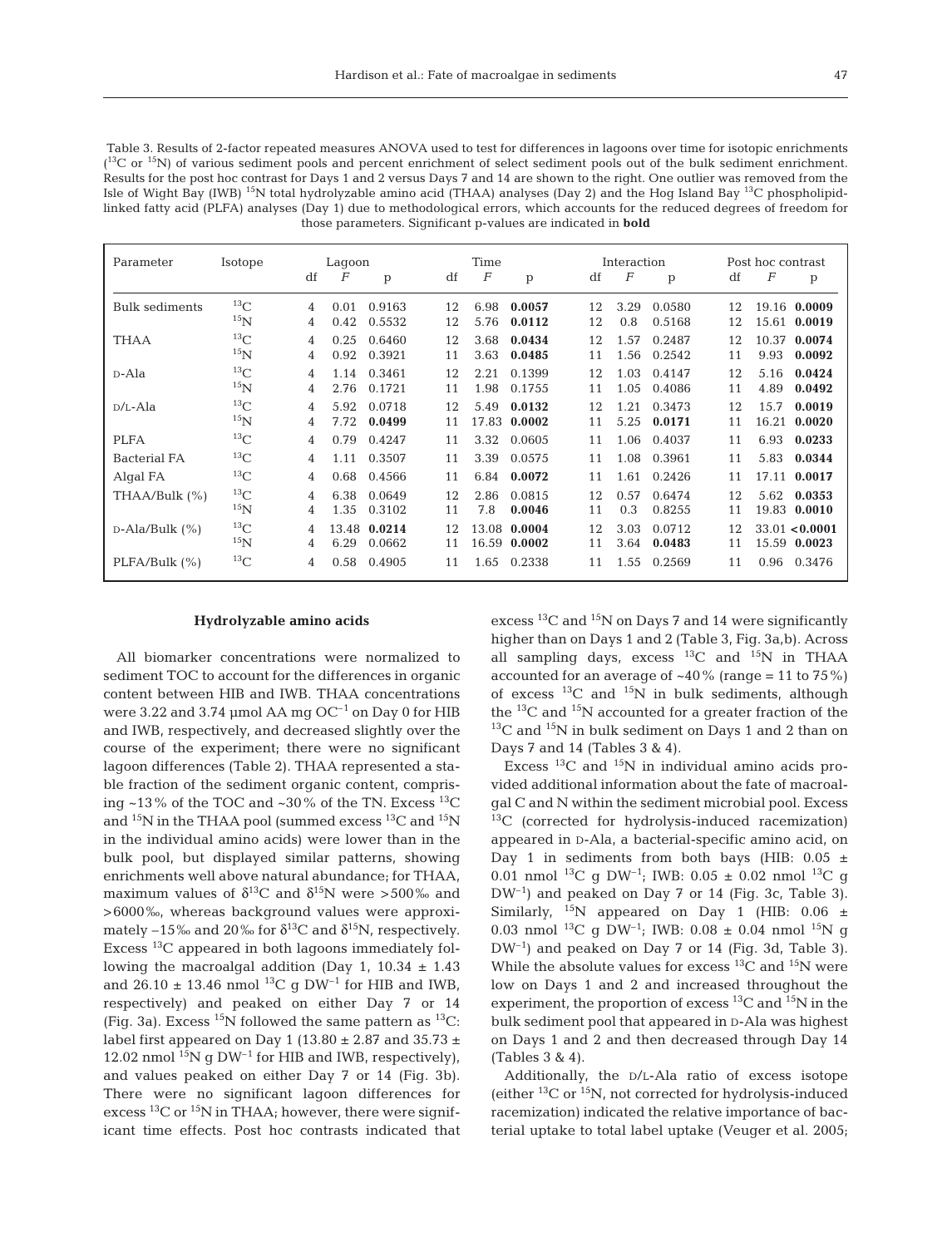

Fig. 3. Amino acid isotopic enrichments for Hog Island Bay (solid lines) and Isle of Wight Bay (dotted lines). Values are means ± 1 SE (n = 3) for excess (a) <sup>13</sup>C and (b) <sup>15</sup>N in total hydrolyzable amino acids and excess (c) <sup>13</sup>C and (d) <sup>15</sup>N in D-Ala

Fig. 4). The values for excess <sup>13</sup>C and <sup>15</sup>N in  $D/L$ -Ala showed similar patterns (Fig. 4a,b). Excess  $^{13}$ C in D/L-Ala peaked for both bays on Day 1 (HIB:  $0.053 \pm 0.006$ ; IWB:  $0.042 \pm 0.007$ ) and decreased by Day 14 (HIB:  $0.031 \pm 0.005$ ; IWB:  $0.029 \pm 0.002$ ; Fig. 4a). This represented a decrease from Day 1 to Day 14 from ~100 to 41% bacterial 13C incorporation for HIB and 77 to 36% for IWB (Fig. 4a, right axis). Excess  $^{15}N$  in D/L-Ala peaked on Day 2 for HIB and Day 1 for IWB (HIB:  $0.048 \pm 0.003$ ; IWB:  $0.033 \pm 0.005$ ) and decreased by Day 14 (HIB:  $0.028 \pm 0.003$ ; IWB:  $0.027 \pm 0.0004$ ). This represented a decrease over the 14 d from ~100 to 33%

Table 4. Fraction (%) of excess isotope ( ${}^{13}$ C or  ${}^{15}$ N) in total hydrolysable amino acids (THAAs), D-Ala, and phospholipid-linked fatty acids (PLFAs) out of excess isotope in bulk sediment. Values are presented as the mean  $(\pm SE, n = 3)$  for each lagoon on each experimental day. HIB: Hog Island Bay; IWB: Isle of Wight Bay

| Parameter            | Isotope         | Experimental day |             |            |             |  |  |  |
|----------------------|-----------------|------------------|-------------|------------|-------------|--|--|--|
| Lagoon               |                 | 1                | 2           | 7          | 14          |  |  |  |
| THAAs/Bulk (%)       |                 |                  |             |            |             |  |  |  |
| <b>HIB</b>           | 13 <sub>C</sub> | 47.1 (7.1)       | 51.0(4.5)   | 26.4 (7.6) | 50.9 (12.5) |  |  |  |
|                      | 15 <sub>N</sub> | 47.7 (1.5)       | 56.1(9.1)   | 33.8(5.1)  | 39.1(2.7)   |  |  |  |
| <b>IWB</b>           | $^{13}$ C       | 37.1(6.5)        | 38.9 (10.3) | 30.3(5.4)  | 31.3(5.5)   |  |  |  |
|                      | 15 <sub>N</sub> | 49.3(8.3)        | 42.1 (10.9) | 30.7(2.5)  | 33.2(4.7)   |  |  |  |
| $D$ -Ala/Bulk $(\%)$ |                 |                  |             |            |             |  |  |  |
| <b>HIB</b>           | 13 <sub>C</sub> | 0.21(0.05)       | 0.14(0.03)  | 0.04(0.01) | 0.06(0.03)  |  |  |  |
|                      | 15 <sub>N</sub> | 0.19(0.07)       | 0.23(0.03)  | 0.07(0.01) | 0.05(0.01)  |  |  |  |
| <b>IWB</b>           | 13 <sub>C</sub> | 0.08(0.01)       | 0.06(0.03)  | 0.02(0.01) | 0.04(0.01)  |  |  |  |
|                      | 15 <sub>N</sub> | 0.10(0.02)       | 0.10(0.04)  | 0.03(0.01) | 0.04(0.01)  |  |  |  |
| PLFA/Bulk (%)        |                 |                  |             |            |             |  |  |  |
| <b>HIB</b>           | 13 <sub>C</sub> | 3.46(0.17)       | 2.94(0.57)  | 3.53(0.97) | 4.89 (3.79) |  |  |  |
| <b>IWB</b>           | 13 <sub>C</sub> | 2.85(1.01)       | 3.43(1.09)  | 3.05(0.59) | 0.22(0.01)  |  |  |  |

Even though excess  $^{13}\mathrm{C}$  p/L-Ala in HIB showed a trend of being higher than IWB, the treatments were not significantly different; however, excess  $^{15}N$ in D/L-Ala was significantly higher for sediments from HIB than IWB (Table 3, Fig. 4).

bacterial 15N incorporation for HIB and 49 to 32% for IWB (Fig. 4b, right axis).

## **Phospholipid-linked fatty acids**

Total PLFA concentrations, normalized to sediment TOC, remained steady throughout the experiment, and sediments from both lagoons had similar concentrations (~15 µg PLFA mg OC–1; Table 2). PLFA represented ~1% of the sediment TOC for HIB and IWB. Excess  $^{13}C$  in total PLFAs were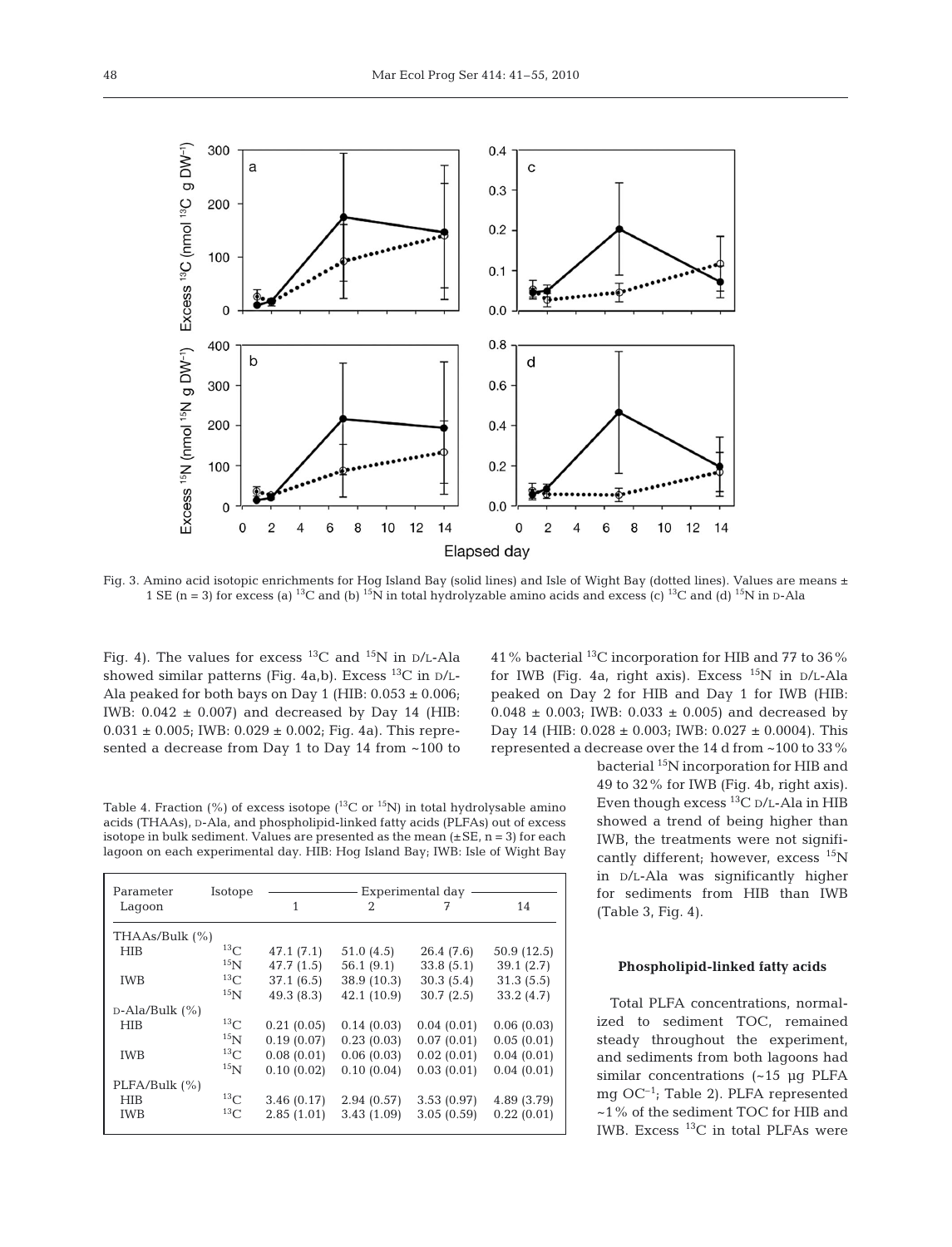

Fig. 4. Ratio of excess <sup>13</sup>C (a) or <sup>15</sup>N (b) in  $D/L$ -Ala for Hog Island Bay  $(•, solid lines)$  and Isle of Wight Bay  $(0, dotted lines)$ . Values are means  $\pm$  1 SE (n = 3). Horizontal dashed gray lines represent the racemization background (0.017). Horizontal solid gray lines represent bacterial D/L-Ala abundance ratio (0.05). Values on the right *y*-axes correspond to estimates of bacterial contribution to total label incorporation

lower than in bulk and THAA pools, but followed a similar pattern. Label first appeared on Day 1 (HIB:  $0.77 \pm 0.03$  nmol  $^{13}C$  g DW<sup>-1</sup>; IWB: 2.14  $\pm$  1.34 nmol  $^{13}C$  $q$  DW<sup>-1</sup>) and peaked on Day 7 or 14 (Fig. 5a). There were no lagoon effects, but excess  $^{13}$ C values were significantly lower on Days 1 and 2 than on Days 7 and 14 (Table 3, Fig. 5a). Averaged over the entire experiment, excess  $^{13}$ C in PLFAs accounted for  $\sim$ 3% (range: 1.4 to  $3.5\%$ ) of excess <sup>13</sup>C in bulk sediments for both lagoons (Tables 3 & 4). Linear regressions of excess  $^{13}C$ in PLFAs vs. excess  ${}^{13}C$  in THAAs showed good agreement (HIB:  $r^2 = 0.72$ ,  $p = 0.001$ ; IWB:  $r^2 = 0.96$ ,  $p <$ 0.001), suggesting that microbial biomarkers in each compound class tracked one another.

Excess 13C in groups of individual PLFAs provided additional information about the importance of specific sediment microbial pools in the cycling of macroalgal C and N. Excess  ${}^{13}$ C appeared in BrFAs, representative of heterotrophic bacterial biomass (Perry et al. 1979), on Day 1 for both bays (HIB:  $0.03 \pm 0.02$  nmol <sup>13</sup>C g DW<sup>-1</sup>; IWB: 0.12  $\pm$  0.04 nmol<sup>13</sup>C g DW<sup>-1</sup>) and peaked



Fig. 5. Phospholipid-linked fatty acid (PLFA) isotopic enrichments for Hog Island Bay (., solid lines) and Isle of Wight Bay (o, dotted lines). Values are means  $\pm 1$  SE (n = 3) for excess <sup>13</sup>C in (a) total PLFA, (b) branched odd fatty acids, which represent heterotrophic bacteria, and (c) polyunsaturated fatty acids, which represent algae

on Day 7 or 14 (Fig. 5b; Table 3). Values of excess  $^{13}C$ in BrFAs were linearly related to excess  $^{13}$ C in D-Ala, another bacterial-specific biomarker (HIB:  $r^2$  = 0.95, p < 0.0001; IWB:  $r^2 = 0.93$ ,  $p < 0.0001$ ). Excess <sup>13</sup>C also appeared in PUFAs, representative of algal biomass (Volkman et al. 1998), on Day 1 (HIB: 0.03 ± 0.01 nmol <sup>13</sup>C g DW<sup>-1</sup>; IWB: 0.06  $\pm$  0.04 nmol <sup>13</sup>C g DW<sup>-1</sup>) and peaked on Day 7 or 14 (Fig. 5c, Table 3). Overall,  $^{13}C$ enrichments in PUFAs were lower than for BrFAs. Linear regressions of excess 13C in BrFAs and PUFAs suggested that this trend was consistent across all time points and the fatty acid groups showed good agreement (HIB:  $r^2 = 0.92$ ,  $p < 0.0001$ ; IWB:  $r^2 = 0.86$ ,  $p <$ 0.0001).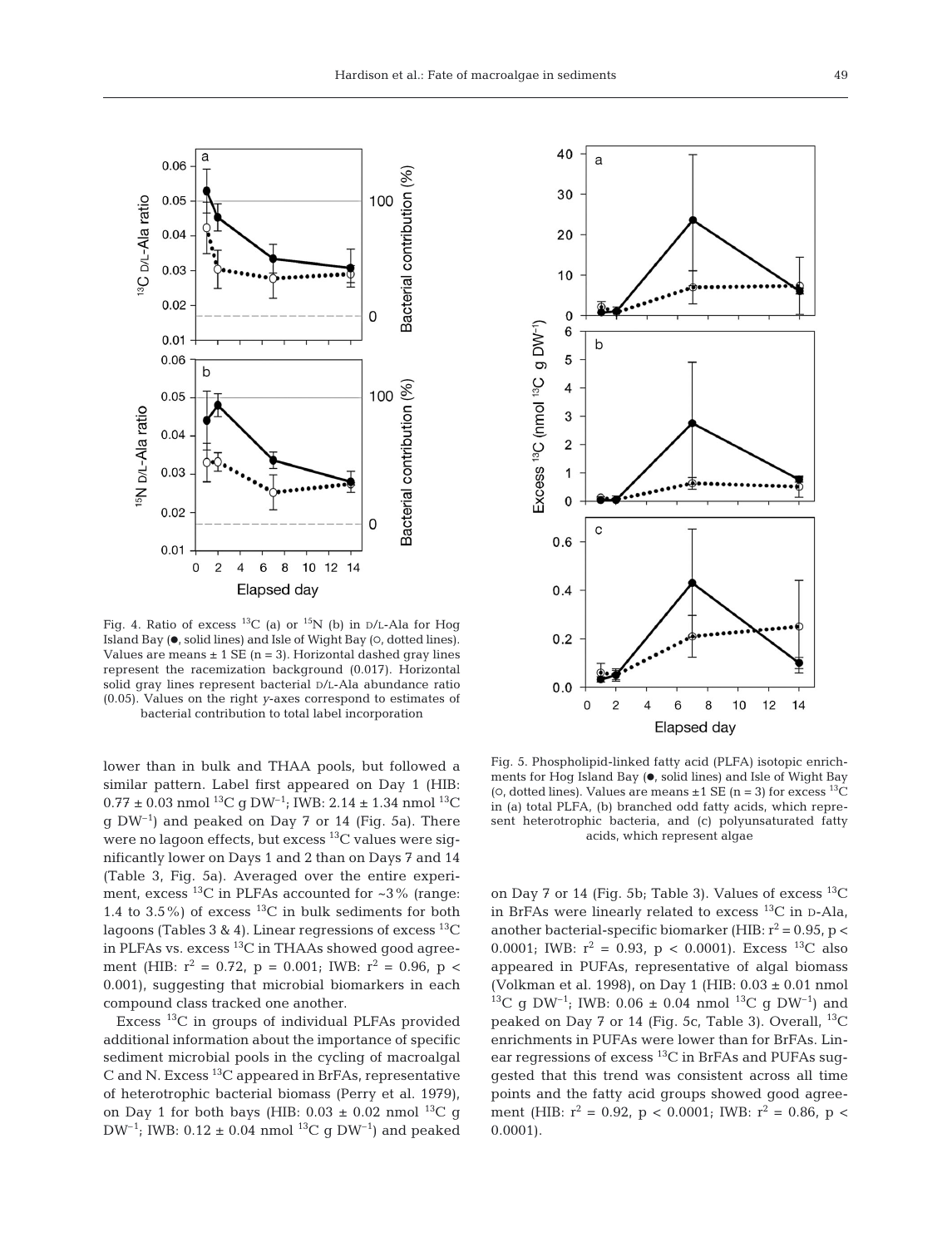## **DISCUSSION**

We conducted this experiment to simulate the die-off of a macroalgal bloom, an annual event common to many coastal lagoons worldwide (Sfriso et al. 1992, Valiela et al. 1997). We selected field sites for collecting sediment and macroalgae within 2 lagoons representative of coastal bays along the US East Coast. Both sites have sandy sediments, are similar in water depth (~1 m deep at mean low water), and are exposed to similar light levels. Although the organic content of the sediments differed significantly between the bays, the values still fell within a relatively narrow range of 0.6 to 3.8%, typical of many coastal bays. Differences in benthic chl *a* concentrations in the mesocosms, which were consistent with differences in the field, were more pronounced than organic content and likely influenced the processing of macroalgal  ${}^{13}C$  and  ${}^{15}N$  in the sediments.

Since this experiment investigated the fate of dead macroalgae, we freeze-dried the macroalgae prior to adding it to the mesocosms. Although previous macroalgal decomposition studies have used frozen macroalgae (Buchsbaum et al. 1991, Nedergaard et al. 2002, Castaldelli et al. 2003, García-Robledo et al. 2008), we were unable to use frozen macroalgae for logistical reasons (i.e. lack of a freezer at our remote field station). Other studies have used buried live macroalgae (Franke et al. 2006, Rossi 2007); we did not feel that burial of the algae in the sediments adequately represented the natural die-off process, which occurs at the sediment–water interface. Numerous phytoplankton fate studies have used freeze-dried material (Moodley et al. 2000, Aberle & Witte 2003, Witte et al. 2003). After 1 wk, macroalgae were no longer visible in our mesocosms, indicating that all of the macroalgae was decomposed, remineralized, respired, or fragmented into particle sizes too small to see (either in the water column or sediments), so we are confident that freezedrying was appropriate for the purposes of tracking macroalgal C and N into the sediments.

## **Label incorporation into bulk sediments**

Previous studies have shown that some decomposition of macroalgae occurs in the water column, resulting in release of inorganic and organic nutrients, consumption of dissolved oxygen, and release of toxic sulfides. These processes have been associated with phytoplankton blooms, fish and other faunal kills, as well as seagrass declines (Buchsbaum et al. 1991, Sfriso et al. 1992, Hauxwell et al. 2001, Nedergaard et al. 2002, Cummins et al. 2004). The fate of macroalgal biomass deposited to the sediments, however, is less clear. Our bulk sediment isotope data suggest that a fraction of macroalgal-derived  $^{13}$ C and  $^{15}$ N appeared in the sediments; however, a smaller percentage of added label appeared in IWB sediments than in HIB sediments, and less  $^{13}$ C appeared than  $^{15}$ N for both lagoons. In HIB, maximum values of ~6 and 35% of macroalgal  $^{13}$ C and  $^{15}$ N were observed in the sediments. In IWB,  $\sim$ 3 and 9% of macroalgal <sup>13</sup>C and <sup>15</sup>N were incorporated into the sediments. We were careful not to include visible macroalgal fragments in our samples, so labeling in the sediments should have represented either detrital (macroalgal) particulate or dissolved organic matter (DOM) or transfer of  $^{13}C$  and  $^{15}N$ to other active pools within the sediments, rather than direct sampling of macroalgal fragments. This is further supported by the uncoupling of  ${}^{13}C$  and  ${}^{15}N$  transferred to the sediments, which suggests that macroalgal C and N were transferred disproportionately. We believe that these stoichiometric and lagoonal differences in C and N transfer were related to microbial processes, as discussed below.

Sediments showed immediate enrichment in macroalgal  $^{13}C$  and  $^{15}N$  (Day 1), followed by an increase for 1 to 2 wk. While the general trends were similar, replicates were variable suggesting heterogeneity within and/or across mesocosms. Some showed highest enrichments on Day 7; others did not peak until Day 14. This variability likely resulted from patchiness associated with the bloom deposition in our mesocosms or heterogeneity in the sediment microbial communities. Similar patchiness has been observed in field studies (Holmquist 1997, Sfriso & Marcomini 1999, McGlathery et al. 2001). Despite the observed variability, our statistical analyses confirmed that bulk isotopic enrichments at the end of the experiment (Days 7 & 14) were higher than at the beginning of the experiment (Days 1 & 2) for both lagoons, demonstrating accumulation and retention of macroalgal  $^{13}$ C and  $^{15}$ N in the sediments following the simulated die-off.

Patterns of <sup>13</sup>C and <sup>15</sup>N enrichment in THAAs and PLFAs tracked the bulk sediment enrichments. These pools showed immediate isotopic enrichment on Day 1 and peak enrichments on Days 7 or 14. The labeled THAAs and PLFAs in sediments collected on Days 1 and 2 likely represented rapid uptake by microbes, although some microscopic macroalgal detritus may have remained after removal of all visible fragments. The isotopically labeled PLFAs observed in the sediments on Days 7 and 14 most likely represented living microbial biomass given rapid rates of PLFAs turnover (Parkes 1987). THAAs on Days 7 and 14 may have included macroalgal detritus, but we observed no visible fragments of macroalgae by then, suggesting that the biomass had been decomposed.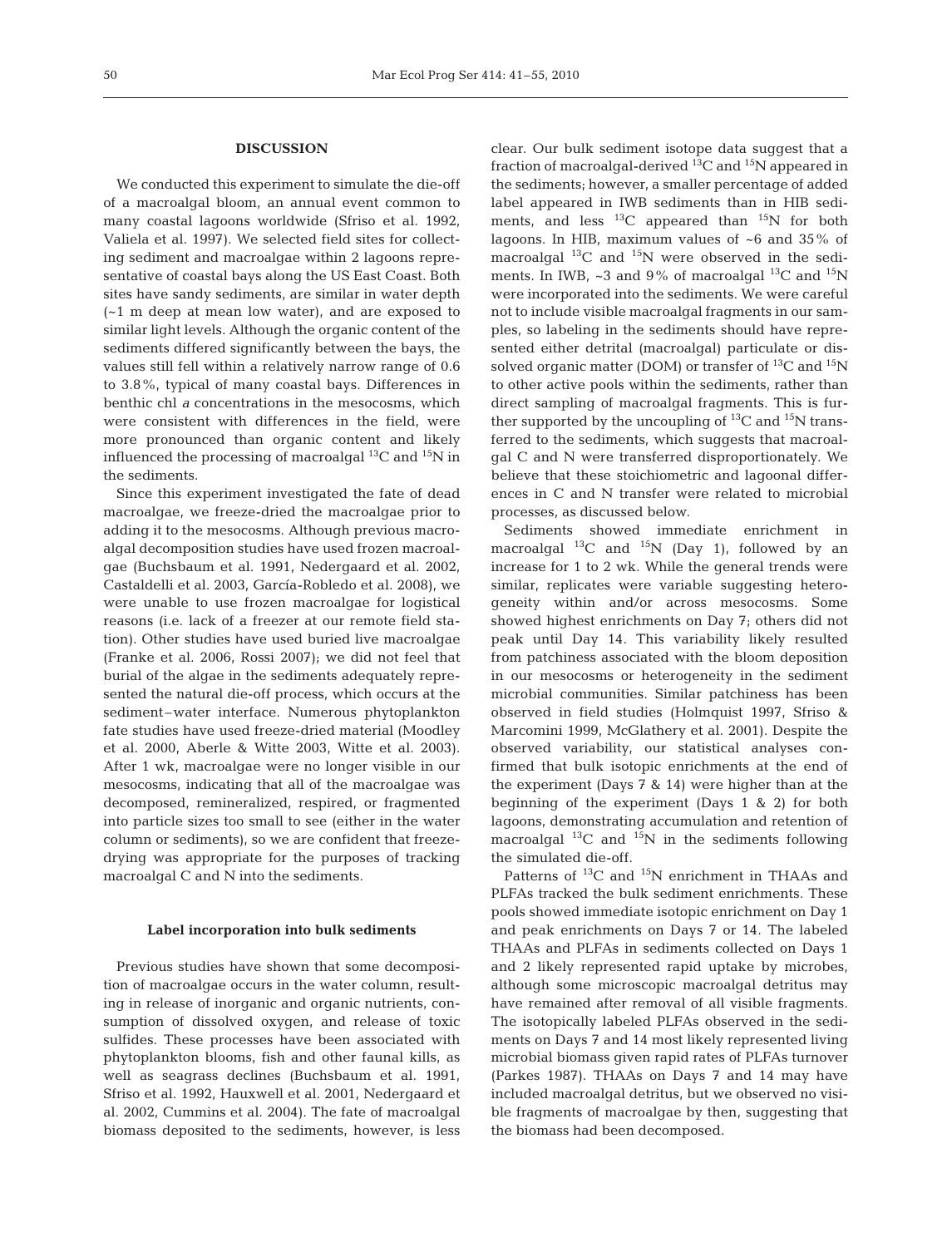## **Bacterial incorporation of macroalgal label**

Overall, a smaller fraction of macroalgal  $^{13}C$  appeared in the bulk sediments than <sup>15</sup>N for both lagoons. This is consistent with expected preferential uptake of N by the microbial community since N is typically the element limiting microbial production and, therefore, is likely to be taken up efficiently, while C is relatively easily lost by respiration (Kirchman 2000, Howarth & Marino 2006). More directly, the isotopic enrichments of specific amino acids and fatty acids provided an explicit indication of the communities in the sediments that were taking up macroalgal  ${}^{13}C$  and 15N. Enrichment of D-Ala and BrFAs clearly demonstrated transfer of macroalgal label to bacterial biomass through decomposition. The correlations between excess 13C in D-Ala and BrFAs provided strong evidence for bacterial <sup>13</sup>C uptake, corroborating their use as 2 independent proxies for bacterial biomass. Appearance of the labels on Day 1 showed an immediate response by bacteria to the addition of fresh OM. This rapid response has been shown in previous studies investigating decomposition of macroalgae (Buchsbaum et al. 1991, Nedergaard et al. 2002, Castaldelli et al. 2003, Franke et al. 2006). For example, just minutes after macroalgae were added to sediments, Franke et al. (2006) measured oxygen consumption rates nearly 18 times higher in sediments with macroalgae than in nearby sediments without macroalgae. While others have investigated metabolic responses to the addition of macroalgae, the present study is the first to demonstrate explicitly the incorporation of macroalgal C and N into sediment bacterial biomass following a simulated die-off event.

Not only did the bacteria in the present study respond rapidly to the addition of macroalgal biomass, but the bacterial biomarkers also showed prolonged enrichment of  $^{13}C$  and  $^{15}N$  throughout the 2 wk experiment. The prolonged enrichment of bacterial biomarkers may reflect incorporation into a refractory pool after cell death, which accumulated in the sediments. However, the PLFAs were not likely part of the detrital pool given the rapid turnover of PLFAs after cell death (Parkes 1987, Veuger et al. 2006), and at the time scale of our experiment, we believe accumulation of labeled detrital (bacterial) amino acids was negligible (Veuger et al. 2006). Instead, we believe the continued enrichment of the bacterial biomarkers on Days 7 and 14 is consistent with microbially mediated decomposition of macroalgae. The isotopic labels could persist even longer in the sediments if recycling of macroalgal detritus by bacteria was coupled with BMA metabolism (see 'Bacterial-BMA coupling'). Regardless of the mechanism(s) responsible for the high isotopic enrichments in the bacterial pool, macroalgal  ${}^{13}C$  and 15N clearly persisted in the sediments for at least 2 wk following the simulated die-off.

Interestingly, there were no significant betweenlagoon differences in excess isotope levels in bulk sediments, THAAs, or PLFAs, even though twice as much dead macroalgae was added to the IWB mesocosms. We believe that the lower relative enrichments in IWB sediments may be explained by slower decomposition rates. The rates and extent of decomposition are influenced by a variety of environmental, biological, and physical factors (Wakeham & Canuel 2006). In addition to differences in the amount of macroalgal biomass added to the treatments, the distinguishing characteristic of the lagoon treatments was the sediments and, by default, perhaps the microbial communities within the sediments. It is possible that the IWB sediment bacteria that processed the macroalgal biomass may have been limited in a way that the HIB sediment bacteria were not. For example, some studies have determined hydrolysis to be the rate-limiting step in decomposition (Arnosti 2004 and references therein), either because hydrolysis rates are slow or because the organism required to produce a specific enzyme to break down specific macromolecules is absent or in low abundance. Regardless of the mechanism responsible for limiting retention of macroalgal  $^{13}C$  and  $^{15}N$  in IWB sediments, this difference could profoundly affect system-wide nutrient cycling. Since macroalgae in both lagoon treatments had visibly disappeared within days following the additions, more macroalgal decomposition likely took place in the IWB water column, which could promote phytoplankton growth and further eutrophication of the system. We measured elevated water column concentrations of  $NH<sub>4</sub><sup>+</sup>,$  dissolved inorganic phosphorus (DIP), and dissolved organic N in mesocosms from both lagoons following addition of macroalgae (data not shown), indicating remineralization of macroalgal detritus in the water column. DIP concentrations were significantly higher in IWB than HIB, possibly reflecting higher rates of remineralization there in response to higher macroalgal biomass. Our results corroborate numerous observations in natural systems demonstrating elevated concentrations of dissolved inorganic and organic nutrients from decomposition of macroalgal material in the water column following a die-off (e.g. Sfriso et al. 1992, Hauxwell et al. 2001, Tyler et al. 2001), but our findings further demonstrate that a fraction of macroalgal detritus is also decomposed and retained within the sediments.

#### **Bacterial–BMA coupling**

The ratio of isotopic enrichments in D/L-Ala provides information on the relative contribution of bacteria and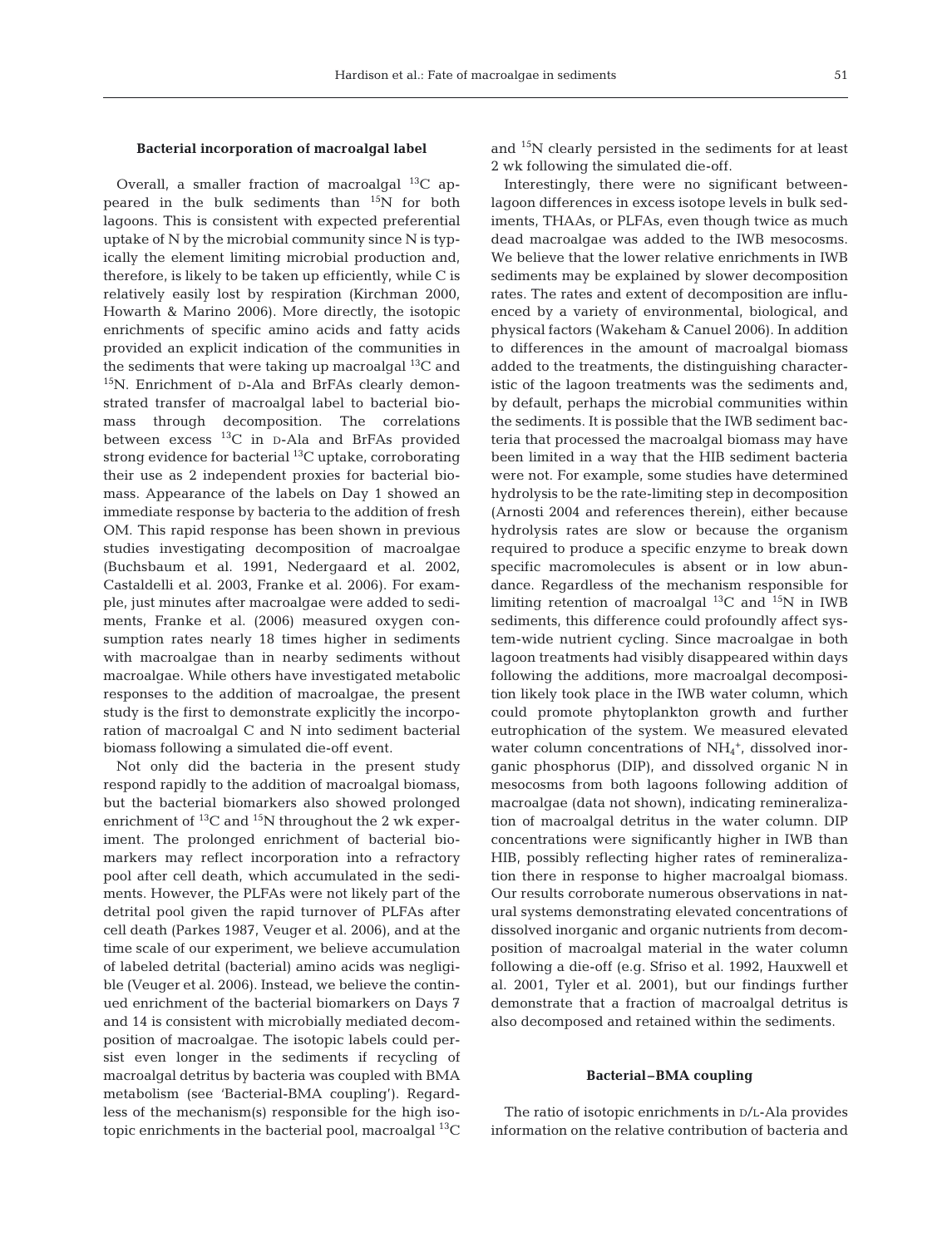algae to total label incorporation. High values of D/L-Ala indicate a larger contribution from bacteria relative to algae, while the minimum value (0.017) corresponds to zero bacterial or 100% algal uptake. Excess  $13^{\circ}$ C and  $15^{\circ}$ N in D/L-Ala was highest for both lagoons on Days 1 and 2 and then decreased throughout the experiment (Fig. 4), suggesting that algae contributed relatively more to total label uptake over time. Because we cannot exclude the possibility that macroalgal detritus may have contributed to the labeled L-Ala pools on Day 14, we estimated maximum contributions from BMA by Day 14 of  $~60\%$  of microbial <sup>13</sup>C uptake and  $~68\%$  of microbial <sup>15</sup>N uptake (Fig. 4a,b, right axes). The D/L-Ala ratios for IWB were consistently lower than for HIB until they converged on Day 14, indicating a proportionately lower bacterial contribution to total microbial uptake in IWB. This difference was corroborated by benthic chl *a* levels in IWB, which were 4 to 5 times the levels found in HIB, indicating a larger BMA population in IWB. The fact that these differences were present on Day 1 suggested that BMA directly took up remineralized nutrients resulting from bacterial decomposition from the water column and/or that label was rapidly transferred from sediment bacteria to BMA. Lastly, <sup>13</sup>C enrichment in  $C_{20}$  and  $C_{22}$ PUFAs provided a direct indication of label incorporation by BMA. We observed an initial labeling of the PUFA pool followed by a peak on Day 7 or 14. All of the known BMA-specific fatty acids are also present in many genera of macroalgae, including *Gracilaria* (Dembitsky et al. 1991, Khotimchenko 2005). Therefore, the  $C_{20}$  PUFA that we used may have represented macroalgal detritus on Days 1 and 2. However, given the low excess  $^{13}$ C in PUFAs on Days 1 and 2 (Fig. 5c) as well as rapid PLFA turnover rates, the PUFAs on Days 7 and 14 most likely represented living BMA rather than macroalgae. Together, these biomarkers supported incorporation of macroalgal  ${}^{13}C$  and  ${}^{15}N$  into BMA biomass.

In Fig. 6, we propose the mechanisms underlying the relationship between BMA, sediment bacteria, and macroalgal detritus in our experimental system. Results from this experiment suggest that macroalgal biomass was decomposed and taken up by heterotrophic bacteria in the surface sediments as DOM. Bacteria incorporated some of the  ${}^{13}C$  and  ${}^{15}N$  into biomass and mineralized the remainder into the sediment pore water as dissolved inorganic (DI)  $^{13}$ C and DI<sup>15</sup>N. Bacteria may have also re-incorporated  $DI^{15}N$  if the N content of the DOM substrate was insufficient to meet the bacterial metabolic demands (Goldman & Dennett 2000, Veuger et al. 2007a). BMA incorporated  $DI^{13}C$ and  $DI^{15}N$  from the pore water as well as the overlying water column, where macroalgal detritus was also decomposing. BMA have also been shown to take up

dissolved organic N directly (Nilsson & Sundback 1996). To complete the cycle, bacteria then recycled labeled BMA detritus and/or extrapolymeric substances exuded by the BMA (Smith & Underwood 1998, Middelburg et al. 2000, Veuger et al. 2007a, Evrard et al. 2008). Good agreement between bacterial and BMA fatty acids supports a tight coupling between these communities ( $r^2$  = 0.93 and 0.92 for HIB and IWB, respectively), although bacteria have also been shown to recycle nutrients independent of BMA by reincorporating their own degradation products (Veuger et al. 2006, 2007a). Overall, once the macroalgal biomass is hydrolyzed to DOM, it is effectively shuttled back and forth between bacteria and BMA in organic and inorganic forms. This efficient recycling of  $^{13}$ C and  $^{15}$ N has been observed in other studies (Middelburg et al. 2000, Veuger et al. 2007a). Numerous studies have shown BMA production to be limited when live macroalgae are present in dense accumulations, presumably due to light limitation at the sediment surface (Astill & Lavery 2001, McGlathery et al. 2001, Hardison 2010). However, our results suggest that once the light limitation is relieved after macroalgae die, 5 to 9% of C and 6 to 50% of N originally present as macroalgal biomass is transferred to the sediments and



Fig. 6. Proposed mechanism for microbial processing of dead macroalgal biomass within the sediments. DIC(N): dissolved inorganic carbon (nitrogen); DOM: dissolved organic matter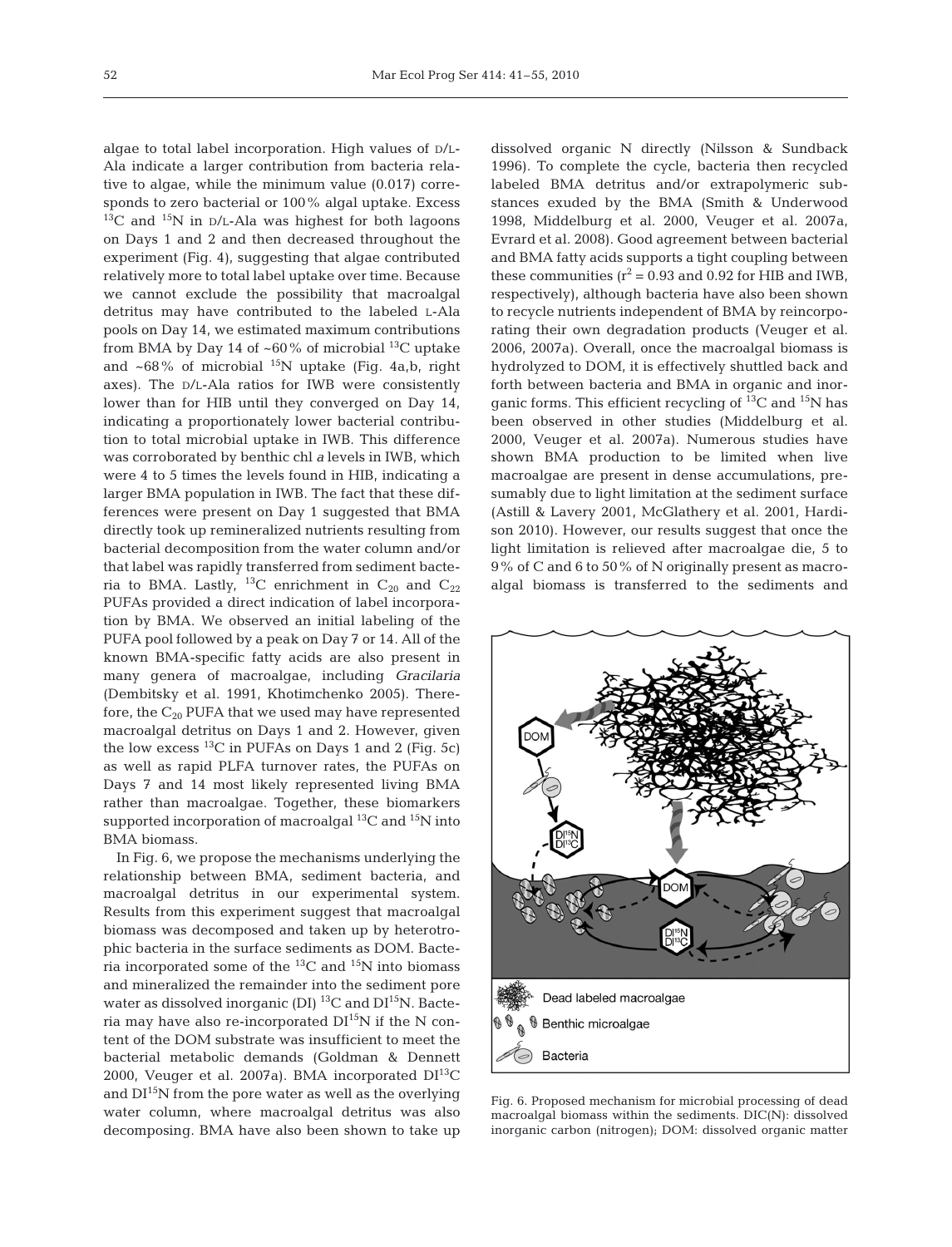stored (temporarily) as microbial biomass. Even though macroalgal distributions may be patchy, the work of Franke et al. (2006) has shown that the effects of a macroalgal die-off may be expansive in the sediments of some systems. In their study, macroalgal DOM was distributed well beyond the deposition location in systems that experienced advective flow, fueling heterotrophic bacteria throughout the sediments.

## **Summary and implications for eutrophied systems**

The extent to which sediments act as a sink for macroalgal C and N depends largely on the amount of biomass transferred to the sediments as well as recycling processes within the sediments. In our experiment, less than half of the macroalgae was incorporated into the sediments from HIB, and even less for sediments from IWB. The isolation of our mesocosms from the hydrodynamic regime typically found in the environment may have biased the amount of macroalgal biomass that was transferred to the sediments relative to what occurs in the environment. On the one hand, we may have overestimated transfer of macroalgal material to the sediments if wave and tidal action disperse the macroalgal detritus and decrease deposition onto the sediment surface. On the other hand, our estimate may have been surface entrains macroalgae into the sediments. In either case, it is clear from other laboratory and field studies that some fraction of macroalgae associated with blooms is transferred to the sediments following die-off (Sfriso et al. 1992, Lomstein et al. 2006, García-Robledo et al. 2008). We suggest that further research investigating the influence of hydrodynamic forcings and sediment resuspension on macroalgal decomposition in the sediments is warranted. Nevertheless, the present study suggests that uptake and recycling of C and N by BMA and bacteria within the sediments may serve as a temporary reservoir for a fraction of the C and N that was previously stored as macroalgal biomass. While bacteria are the primary agents of macroalgae decomposition, BMA intercept the return of nutrients to the water column, thereby diminishing phytoplankton uptake and the positive feedback to further eutrophication.

*Acknowledgements.* This research was supported by the National Science Foundation (VCR-LTER project DEB 0080381 and DEB 0621014; DEB Ecosystems 0542645 to I.C.A. and E.A.C.), the European Association of Organic Geochemists (Shell Travel Award to A.K.H.), the Netherlands Organization for Scientific Research (B.V.), the Darwin Center for Biogeosciences (B.V.), and the Environmental Protection Agency (STAR FP916722010 to A.K.H.). The EPA has not officially endorsed this publication and the views expressed herein may not reflect the views of the EPA. This work would not have been possible without the help of M. Luckenbach, S. Fate, and R. Bonniwell at the VIMS ESL; J. Stanhope, H. Walker, B. Neikirk, E. Lerberg, C. Funkey, P. Littreal, and R. Bushnell at VIMS; and J. Middelburg, M. Houtekamer and P. van Rijswijk at NIOO. This is VIMS contribution 3109 and NIOO contribution 4832.

## LITERATURE CITED

- ▶ Aberle N, Witte U (2003) Deep-sea macrofauna exposed to a simulated sedimentation event in the abyssal NE Atlantic: *in situ* pulse-chase experiments using <sup>13</sup>C-labelled phytodetritus. Mar Ecol Prog Ser 251:37–47
	- Anderson IC, Stanhope JW, Hardison AK, McGlathery KJ (2010) Sources and fates of nitrogen in Virginia coastal bays. In: Kennish MJ, Paerl HW (eds) Coastal lagoons: critical habitats of environmental change. CRC Press, Boca Raton, FL, p 43–72
- ► Arnosti C (2004) Speed bumps and barricades in the carbon cycle: substrate structural effects on carbon cycling. Mar Chem 92:263–273
- ► Astill H, Lavery PS (2001) The dynamics of unattached benthic macroalgal accumulations in the Swan-Canning Estuary. Hydrol Process 15:2387–2399
- ► Bintz JC, Nixon SW, Buckley BA, Granger SL (2003) Impacts of temperature and nutrients on coastal lagoon plant communities. Estuaries 26:765–776
- ► Bligh EG, Dyer WJ (1959) A rapid method of total lipid extraction and purification. Can J Biochem Physiol 37: 911–917
- conservative if hydrodynamic mixing of the sediment  $\triangleright$  Boynton WR, Hagy JD, Murray L, Stokes C, Kemp WM (1996) A comparative analysis of eutrophication patterns in a temperate coastal lagoon. Estuaries 19:408–421
	- ► Brush MJ, Nixon SW (2003) Biomass layering and metabolism in mats of the macroalga *Ulva lactuca* L. Estuaries 26: 916–926
	- Buchsbaum R, Valiela I, Swain T, Dzierzeski M, Allen S (1991) ➤ Available and refractory nitrogen in detritus of coastal vascular plants and macroalgae. Mar Ecol Prog Ser 72: 131–143
		- Canuel EA, Freeman KH, Wakeham SG (1995) Seasonal changes in the sources of organic matter delivered to a coastal sediment: a GC-IRMS approach. Abstr Pap Am Chem Soc 210:70
		- Canuel EA, Spivak AC, Waterson EJ, Duffy JE (2007) Biodiversity and food web structure influence short-term accumulation of sediment organic matter in an experimental seagrass system. Limnol Oceanogr 52:590–602
	- ► Castaldelli G, Welsh DT, Flachi G, Zucchini G, Colombo G, Rossi R, Fano EA (2003) Decomposition dynamics of the bloom forming macroalga *Ulva rigida* C. Agardh determined using a 14C-carbon radio-tracer technique. Aquat Bot 75:111–122
	- ► Cummins SP, Roberts DE, Zimmerman KD (2004) Effects of the green macroalga *Enteromorpha intestinalis* on macrobenthic and seagrass assemblages in a shallow coastal estuary. Mar Ecol Prog Ser 266:77–87
	- Dembitsky VM, Pechenkinashubina EE, Rozentsvet OA ➤(1991) Glycolipids and fatty acids of some seaweeds and marine grasses from the Black Sea. Phytochemistry 30: 2279–2283
		- Deming JW, Baross JA (1993) The early diagenesis of organic matter: bacterial activity. In: Engel MH, Macko SA (eds)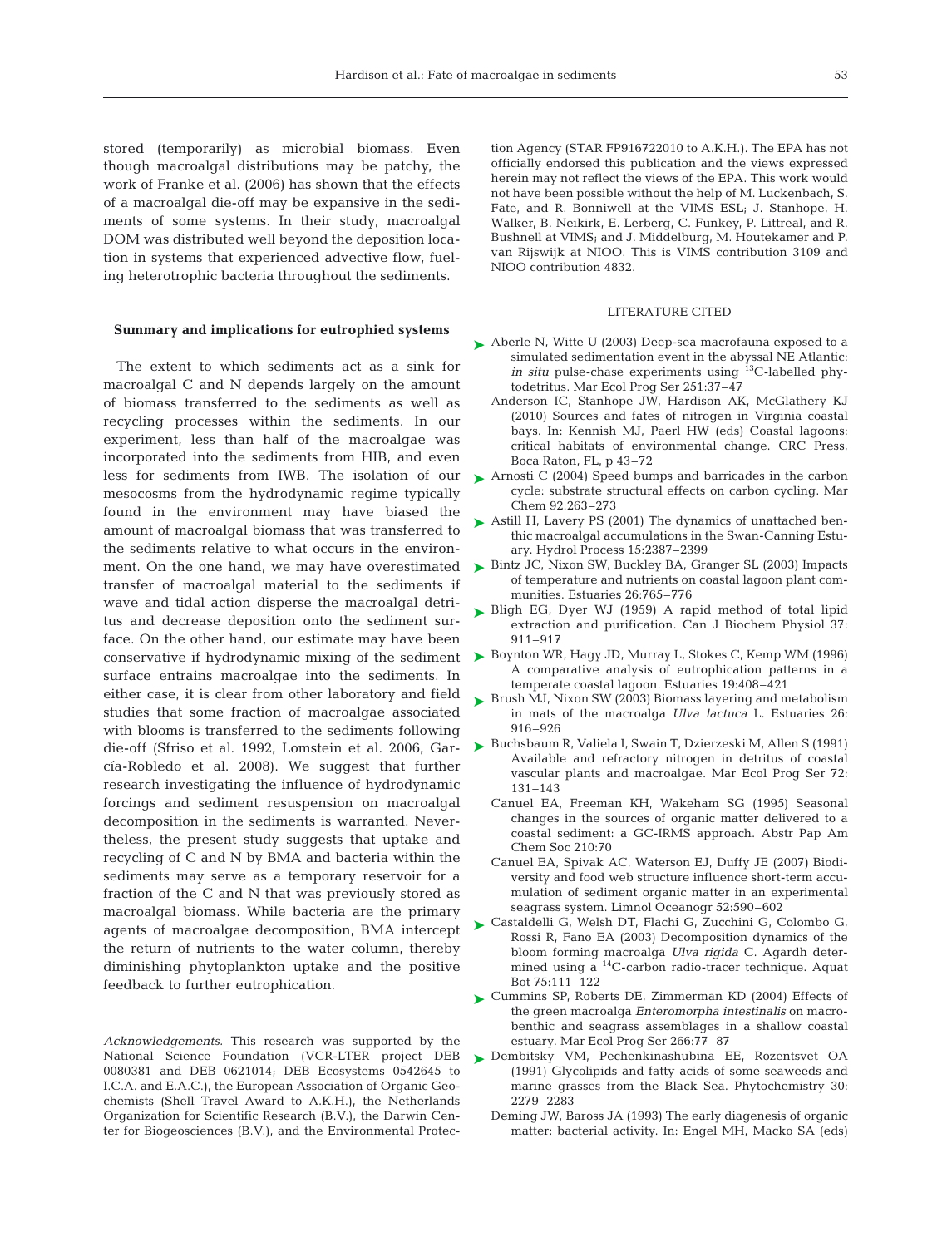Organic geochemistry. Plenum Press, New York, NY, p 119–144

- Duarte CM (1995) Submerged aquatic vegetation in relation to different nutrient regimes. Ophelia 41:87–112
- Ducklow H (2000) Bacterial production and biomass in the oceans. In: Kirchman DL (ed) Microbial ecology of the oceans. Wiley-Liss, New York, NY, p 85–120
- ► Evrard V, Cook PLM, Veuger B, Huettel M, Middelburg JJ (2008) Tracing carbon and nitrogen incorporation and pathways in the microbial community of a photic subtidal sand. Aquat Microb Ecol 53:257–269
- Franke U, Polerecky L, Precht E, Huettel M (2006) Wave tank ➤ study of particulate organic matter degradation in permeable sediments. Limnol Oceanogr 51:1084–1096
- García-Robledo E, Corzo A, García de Lomas J, van Bergeijk ➤ SA (2008) Biogeochemical effects of macroalgal decomposition on intertidal microbenthos: a microcosm experiment. Mar Ecol Prog Ser 356:139–151
	- Giordano JP (2009) Nutrient loading and system response in the coastal lagoons of the Delmarva Peninsula. MSc thesis, College of William and Mary, Williamsburg, VA
- ► Goldman JC, Dennett MR (2000) Growth of marine bacteria in batch and continuous culture under carbon and nitrogen limitation. Limnol Oceanogr 45:789–800
- ► Gontang EA, Fenical W, Jensen PR (2007) Phylogenetic diversity of gram-positive bacteria cultured from marine sediments. Appl Environ Microbiol 73:3272–3282
- ► Gordon DM, McComb AJ (1989) Growth and production of the green alga *Cladophora montagneana* in a eutrophic Australian estuary and its interpretation using a computer program. Water Res 23:633–645
	- Goshorn D, McGinty M, Kennedy C, Jordan C, Wazniak C, Schwenke K, Coyne K (2001) An examination of benthic macroalgae communities as indicators of nutrients in middle Atlantic coastal estuaries: Maryland component. Final Report 1998–1999. Maryland Department of Natural Resources, Annapolis, MD
	- Hardison AK (2010) Interactions between macroalgae and the sediment microbial community: nutrient cycling within shallow coastal bays. PhD dissertation, College of William and Mary, Williamsburg, VA, p 121–174
	- Hauxwell J, Cebrian J, Furlong C, Valiela I (2001) Macroalgal canopies contribute to eelgrass (*Zostera marina*) decline in temperate estuarine ecosystems. Ecology 82:1007–1022
- ► Hedges JI, Stern JH (1984) Carbon and nitrogen determinations of carbonate-containing solids. Limnol Oceanogr 29: 657–663
- ▶ Higgins SN, Hecky RE, Guildford SJ (2008) The collapse of benthic macroalgal blooms in response to self-shading. Freshw Biol 53:2557–2572
- ▶ Holmquist JG (1997) Disturbance and gap formation in a marine benthic mosaic: influence of shifting macroalgal patches on seagrass structure and mobile invertebrates. Mar Ecol Prog Ser 158:121–130
- ► Howarth RW, Marino R (2006) Nitrogen as the limiting nutrient for eutrophication in coastal marine ecosystems: evolving views over three decades. Limnol Oceanogr 51: 364–376

Kenward MG (1987) A method for comparing profiles of repeated measurements. Appl Stat 36:296–308

- ▶ Khotimchenko SV (2005) Lipids from the marine alga *Gracilaria verrucosa*. Chem Nat Compd 41:285–288
	- Kirchman DL (2000) Uptake and regeneration of inorganic nutrients by marine heterotrophic bacteria. In: Kirchman DL (ed) Microbial ecology of the oceans. Wiley-Liss, New York, NY, p 261–288
- ▶ Lomstein BA, Guldberg LB, Neubauer ATA, Hansen J and

others (2006) Benthic decomposition of *Ulva lactuca*: a controlled laboratory experiment. Aquat Bot 85:271–281

- Lorenzen CJ (1967) Determination of chlorophyll and pheo-pigments: spectrophotometric equations. Limnol Oceanogr 12: 343–346
- ► McGlathery KJ, Pedersen MF, Borum J (1996) Changes in intracellular nitrogen pools and feedback controls on nitrogen uptake in *Chaetomorpha linum* (Chlorophyta). J Phycol 32:393–401
- ► McGlathery KJ, Krause-Jensen D, Rysgaard S, Christensen PB (1997) Patterns of ammonium uptake within dense mats of the filamentous macroalga *Chaetomorpha linum*. Aquat Bot 59:99–115
- ▶ McGlathery KJ, Anderson IC, Tyler AC (2001) Magnitude and variability of benthic and pelagic metabolism in a temperate coastal lagoon. Mar Ecol Prog Ser 216:1–15
- ► McGlathery KJ, Sundbäck K, Anderson IC (2007) Eutrophication in shallow coastal bays and lagoons: the role of plants in the coastal filter. Mar Ecol Prog Ser 348:1–18
- ► Middelburg JJ, Barranguet C, Boschker HTS, Herman PMJ, Moens T, Heip CHR (2000) The fate of intertidal microphytobenthos carbon: an *in situ* 13C-labeling study. Limnol Oceanogr 45:1224–1234
- ► Moodley L, Boschker HTS, Middelburg JJ, Pel R, Herman PMJ, de Deckere E, Heip CHR (2000) Ecological significance of benthic foraminifera:  ${}^{13}$ C labelling experiments. Mar Ecol Prog Ser 202:289–295
- ► Morand P, Briand X (1996) Excessive growth of macroalgae: a symptom of environmental disturbance. Bot Mar 39: 491–516
- ► Moriarty DJW, Hayward AC (1982) Ultrastructure of bacteria and the proportion of Gram-negative bacteria in marine sediments. Microb Ecol 8:1–14
- ▶ Nedergaard RI, Risgaard-Petersen N, Finster K (2002) The importance of sulfate reduction associated with *Ulva lactuca* thalli during decomposition: a mesocosm approach. J Exp Mar Biol Ecol 275:15–29
- ► Nilsson C, Sundback K (1996) Amino acid uptake in natural microphytobenthic assemblages studied by microautoradiography. Hydrobiologia 332:119–129
- ► Nuzzi R, Waters RM (2004) Long-term perspective on the dynamics of brown tide blooms in Long Island coastal bays. Harmful Algae 3:279–293
	- Oertel GF (2001) Hypsographic, hydro-hypsographic and hydrological analysis of coastal bay environments, Great Machipongo Bay, Virginia. J Coast Res 17:775–783
	- Parkes RJ (1987) Analysis of microbial communities within sediments using biomarkers. In: Hetcher M, Gray RTG, Jones JG (eds) Ecology of microbial communities. Cambridge University Press, Cambridge, p 147–177
- Pavoni B, Marcomini A, Sfriso A, Donazzolo R, Orio AA (1992) ➤ Changes in an estuarine ecosystem: the lagoon of Venice as a case study. ACS Symp Ser 483:287–305
- ▶ Peckol P, Rivers JS (1995) Physiological responses of the opportunistic macroalgae *Cladophora vagabunda* (L) Vandenhoek and *Gracilaria tikvahiae* (Mclachlan) to environmental disturbances associated with eutrophication. J Exp Mar Biol Ecol 190:1–16
	- Pedersen MF, Nielsen SL, Banta GT (2004) Interactions between vegetation and nutrient dynamics in coastal marine ecosystems: an introduction. In: Nielsen SL, Banta GT, Pedersen MF (eds) Estuarine nutrient cycling: the influence of primary producers. Kluwer Academic Publishers, Dordrecht, p 1–16
- Perry GJ, Volkman JK, Johns RB, Bavor HJ (1979) Fatty acids ➤ of bacterial origin in contemporary marine sediments. Geochim Cosmochim Acta 43:1715–1725